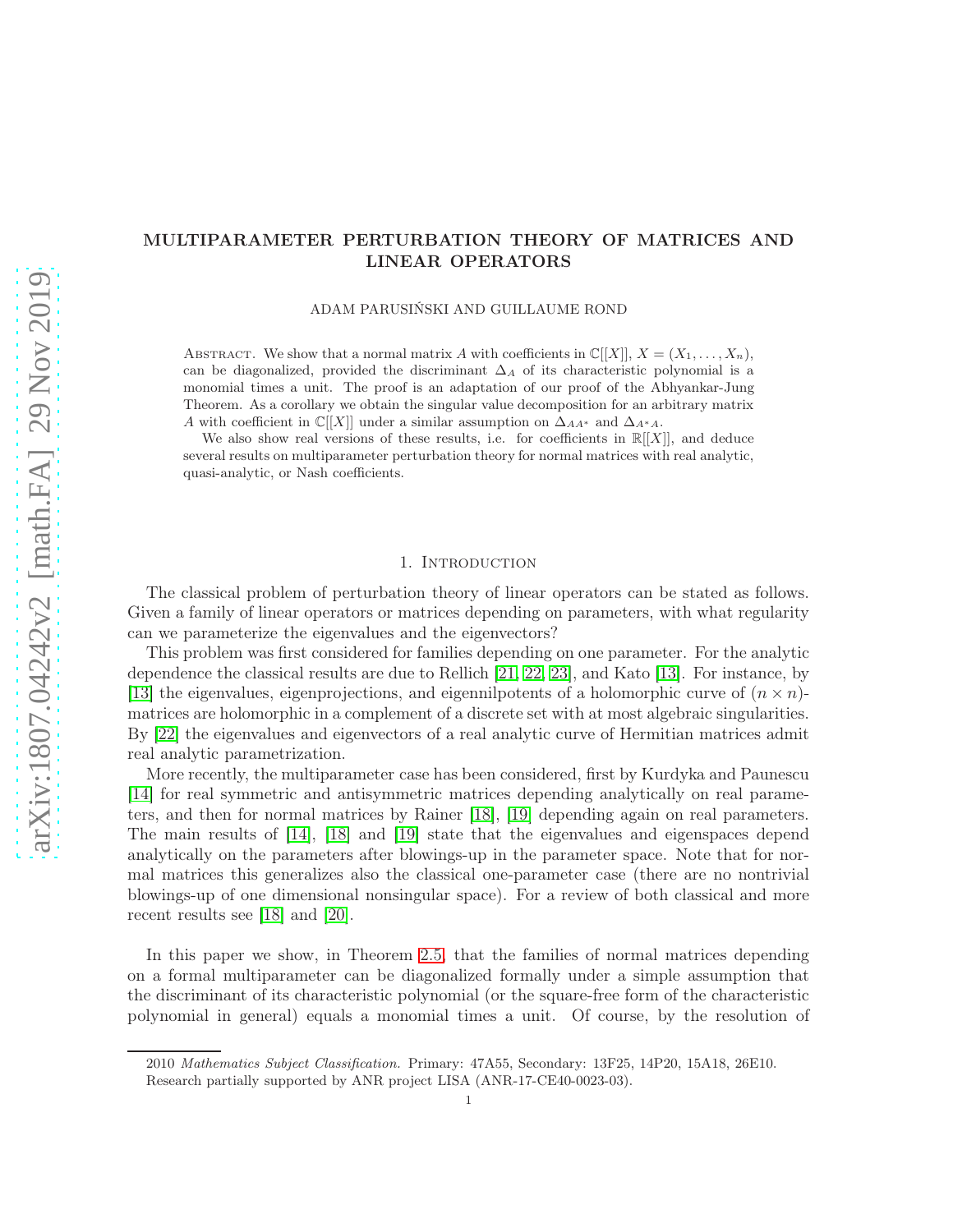singularities, one can make the discriminant normal crossings by blowings-up and thus recover easily the results of [\[14\]](#page-14-4), [\[18\]](#page-14-5), and [\[19\]](#page-14-6), see Section [5.](#page-10-0)

As a simple corollary of the main result we obtain in Section [3](#page-7-0) similar results for the singular value decomposition of families of arbitrary, not necessarily normal, matrices. Again, by the resolution of singularities, we can make the discriminant of the family normal crossings by blowings-up. This way we obtain a global version of the singular value decomposition theorem after blowings-up in both the real case and the complex one.

Our choice of the formal dependence on parameters is caused by the method of proof that is purely algebraic, but it implies analogous results for many Henselian subrings of the ring of formal power series, see Section [4,](#page-9-0) in particular, for the analytic, quasi-analytic, and algebraic power series (i.e. Nash function germs). The assumption that the rings are Henselian can not be dropped, if we want to study the eigenvalues in terms of the coefficients of the matrix, or its characteristic polynomial, we need the Implicit Function Theorem.

All these results are of local nature. In the last section we give a simple example of a global statement of a family of matrices defined on an open set U that can be diagonalized globally on  $U$ . This is true under the assumption that the discriminant of its characteristic polynomial is locally normal crossings at every point of  $U$  and that  $U$  is simply connected (see Theorem [6.1\)](#page-12-0). We do not know a fully satisfactory general global theorem and we would like to state it as an open problem.

Another novelty of this paper is the method of proof. Recall that in [\[14\]](#page-14-4) the authors first reparameterize (by blowing-up) the parameter space in order to get the eigenvalues real analytic. Then they solve linear equations describing the eigenspaces corresponding to irreducible factors of the characteristic polynomial. This requires to resolve the ideal defined by all the minors of the associated matrices. A similar approach is adapted in [\[18\]](#page-14-5) and [\[19\]](#page-14-6). First the eigenvalues are made analytic by blowings-up and then further blowings-up are necessary, for instance to make the coefficients of matrices and their differences normal crossing.

Our approach is different. We adapt the algorithm of the proof of Abhyankar-Jung Theorem of [\[17\]](#page-14-8), and use a version of Hensel's Lemma to handle directly the matrices (and hence implicitly the eigenvalues and eigenspaces at the same time). This simplifies the proof and avoids unnecessary blowings-up. We note that we cannot deduce our result directly from the Abhyankar-Jung Theorem. Indeed, even under the assumption that the discriminant of the characteristic polynomial is a monomial times a unit, the Abhyankar-Jung Theorem implies only that its roots, that is the eigenvalues of the matrix, are fractional power series of the parameters, that is the power series with positive rational exponents.

In a recent paper, Grandjean [\[9\]](#page-14-9) shows results similar to these of [\[14\]](#page-14-4), [\[18\]](#page-14-5) and [\[19\]](#page-14-6) but by a different approach. Similarly to our strategy, he does not treat the eigenvalues first. Otherwise his approach is quite different. He considers the eigenspaces defined on the complement of the discriminant locus, denoted  $D_A$ , and constructs an ideal sheaf  $\mathcal{F}_A$  with the following property. If  $\mathcal{F}_A$  is principal then the eigenspaces extend to  $D_A$ . The construction of the ideal sheaf  $\mathcal{F}_A$ is quite involved, we refer the reader to [\[9\]](#page-14-9) for details.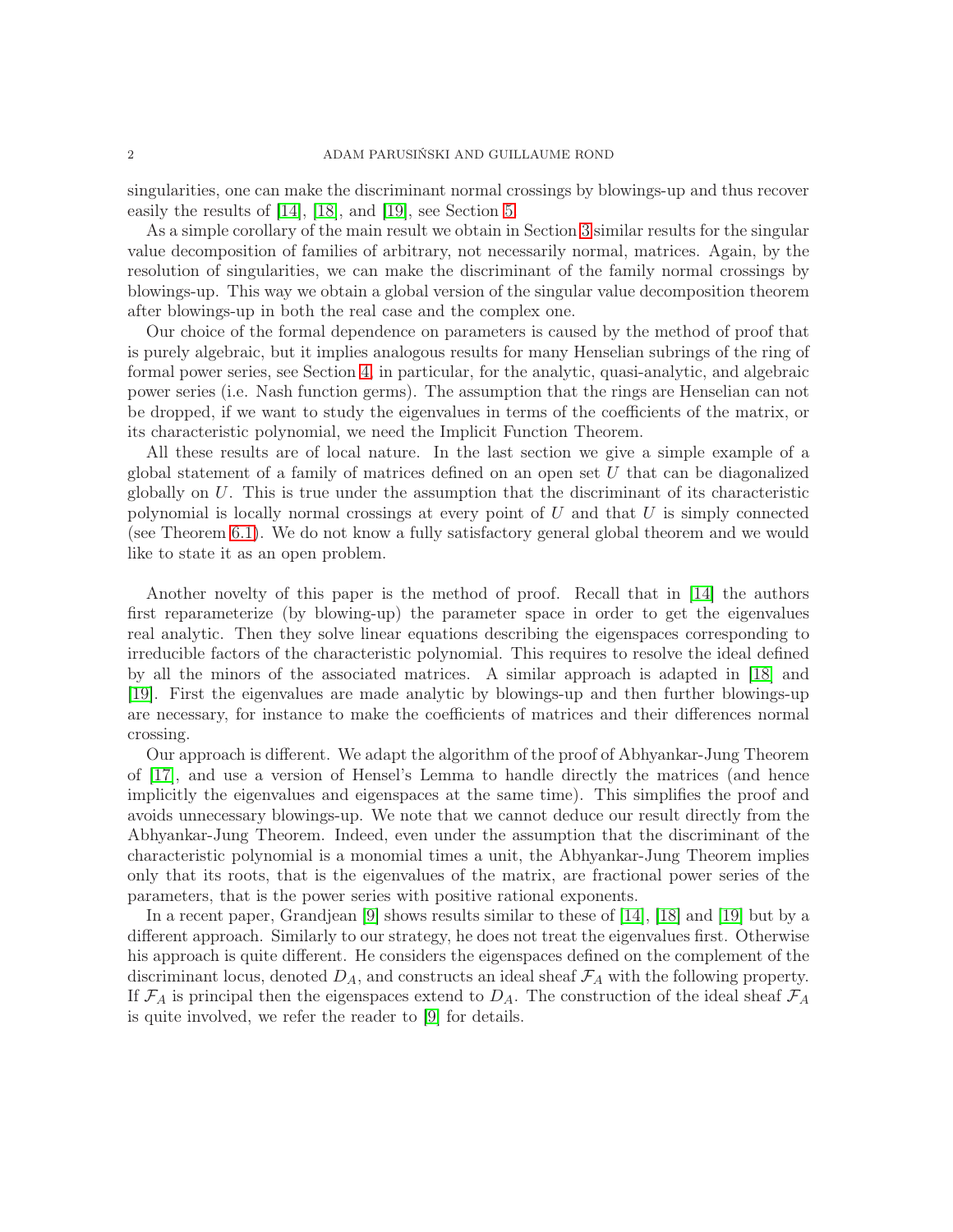1.1. Notation and conventions. For a commutative ring R and positive integers  $p$  and  $q$ , we denote by  $Mat_{p,q}(R)$  the set of matrices with entries in R with p rows and q columns. When p and q are equal to a same integer d, we denote this set by  $Mat_d(R)$ .

Let  $X = (X_1, \ldots, X_n)$  represent an *n*-tuple of indeterminates. These indeterminates will be replaced by real variables in some cases. We denote by  $\mathbb{K}[X]$  (resp.  $\mathbb{K}[X]$ ), resp.  $\mathbb{K}\{X\}$ ) the ring of polynomials (resp. formal power series, resp. convergent power series) in  $X_1, \ldots,$  $X_n$ .

We say that  $f \in \mathbb{C}[[X]]$  is a monomial times unit if  $f = X^{\alpha} a(X) = X_1^{\alpha_1}$  $x_1^{\alpha_1} \cdots x_n^{\alpha_n} a(X)$  with  $a(0) \neq 0.$ 

For a matrix  $A = A(X) \in Mat_d(\mathbb{C}[[X]])$ , we denote by  $A^*$  its adjoint, i.e. if the entries of  $A(X)$  are the series

$$
a_{i,j}(X) = \sum_{\alpha \in \mathbb{N}^n} a_{i,j,\alpha} X^{\alpha}
$$

then  $A^*(X)$  is the matrix whose entries are the  $b_{i,j}(X)$  defined by

$$
b_{i,j}(X) = \overline{a}_{j,i}(X) = \sum_{\alpha \in \mathbb{N}^n} \overline{a}_{j,i,\alpha} X^{\alpha}.
$$

A matrix  $A \in Mat_d(\mathbb{C}[[X]])$  is called normal if  $AA^* = A^*A$  and unitary if  $AA^* = A^*A =$  $I_d$ . The set of unitary matrices is denoted by  $U_d(\mathbb{C}[[X]])$ .

For a matrix  $A \in Mat_d(\mathbb{C}[[X]])$ , we denote by  $P_A(Z) = Z^d + c_1(X)Z^{d-1} + \cdots + c_d(X)$  its characteristic polynomial and by  $\Delta_A \in \mathbb{C}[[X]]$  the first nonzero generalized discriminant of  $P_A(Z)$ . Let us recall that  $\Delta_A$  equals

<span id="page-2-1"></span>
$$
\sum_{r_1 < \cdots < r_l} \prod_{i < j; i, j \in \{r_1, \ldots, r_l\}} (\xi_i - \xi_j)^2
$$

where the  $\xi_i$  are the roots of  $P_A(Z)$  in an algebraic closure of  $\mathbb{C}(\!(X)\!)$  and l is the number of such distinct roots. Since  $\Delta_A$  is symmetric in the  $\xi_i$  it is a polynomial in the  $c_k$ . Let us notice that

$$
\Delta_A = \mu_1 \dots \mu_l \Delta'_A
$$

where the  $\mu_i$  are the multiplicities of the distinct roots of  $P_A$  and  $\Delta'_A$  is the discriminant of the reduced (i.e. square-free) form  $(P_A)_{red}$  of its characteristic polynomial. One can look at [\[27,](#page-14-10) Appendix IV] or [\[16,](#page-14-11) Appendix B] for more properties of these generalized discriminants or subdiscriminants), and to  $[25]$  or  $[1]$  for an effective way of computing them.

## 2. Reduction of normal matrices

2.1. A version of Hensel's Lemma for normal matrices. We begin by stating and proving the main technical tool for the reduction of normal matrices. This result is a strengthened version of Cohn's version of Hensel's Lemma (see [\[6,](#page-14-14) Lemma 1]).

<span id="page-2-0"></span>**Lemma 2.1.** Let  $A(X) \in Mat_d(\mathbb{C}[[X]])$  be a normal matrix. Assume that  $A(0) = \begin{pmatrix} B_1^o & 0 \\ 0 & B_2^o \end{pmatrix}$  $0 \quad B_2^o$  $\overline{ }$ , with  $B_i^o \in Mat_{d_i}(\mathbb{C})$ ,  $d = d_1 + d_2$ , and such that the characteristic polynomials of  $B_1^o$  and  $B_2^o$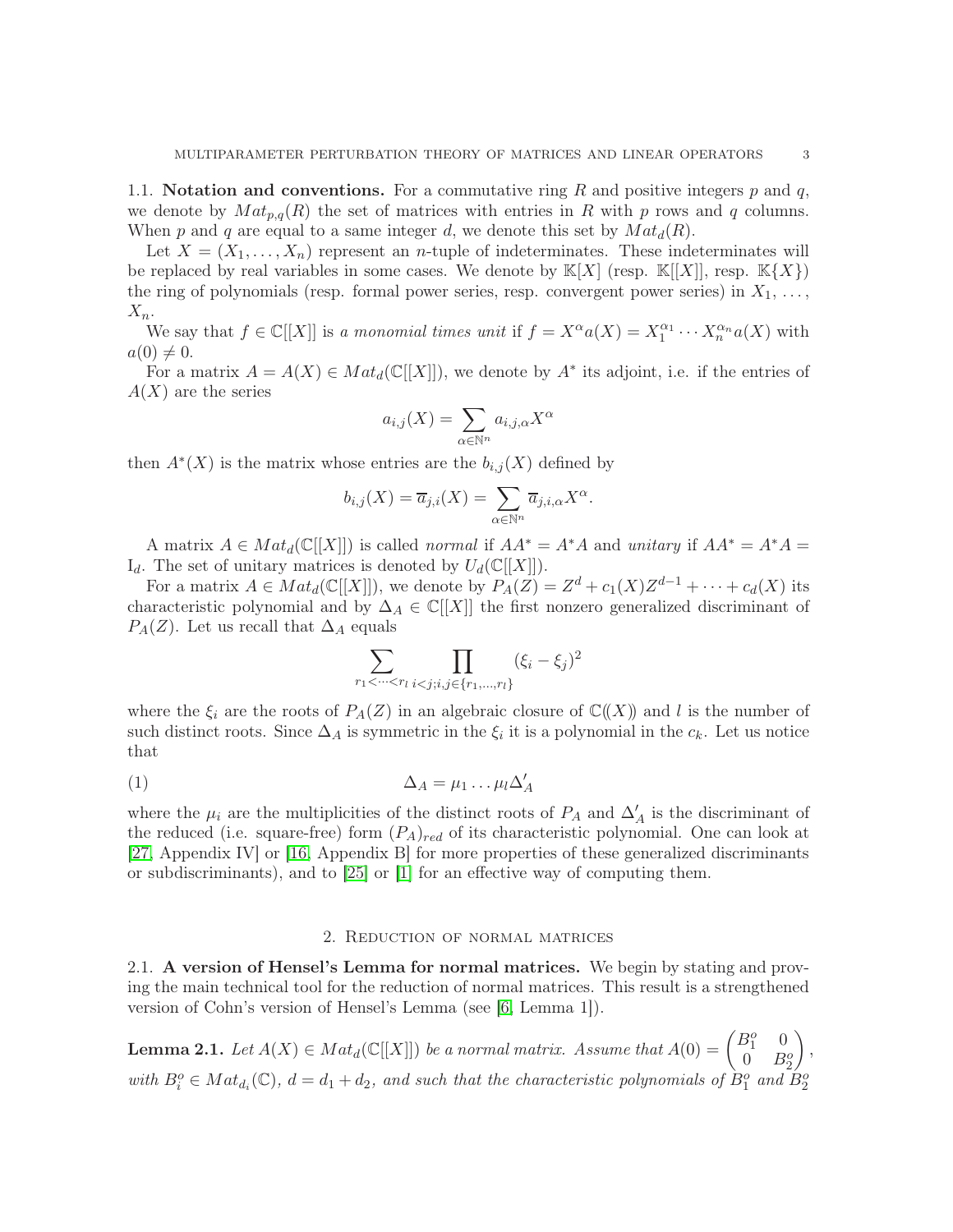are coprime.

Then there is a unitary matrix  $U \in U_d(\mathbb{C}[[X]])$ ,  $U(0) = I_d$ , such that

(2) 
$$
U^{-1}AU = \begin{pmatrix} B_1 & 0 \\ 0 & B_2 \end{pmatrix},
$$

and  $B_i(0) = B_i^o, i = 1, 2.$ 

Proof. Consider

 $\Psi = (\Psi_1, \Psi_2, \Psi_3, \Psi_4)$ :  $U_d(\mathbb{C}[[X]]) \times Mat_{d_1}(\mathbb{C}[[X]]) \times Mat_{d_2}(\mathbb{C}[[X]]) \times Mat_{d_2,d_1}(\mathbb{C}[[X]]) \rightarrow Mat_d(\mathbb{C}[[X]]),$ 

defined by

(3) 
$$
(U, Y_1, Y_2, Y_3) \to U \begin{pmatrix} B_1^o + Y_1 & 0 \ Y_3 & B_2^o + Y_2 \end{pmatrix} U^* = \begin{pmatrix} T_1 & T_4 \ T_3 & T_2 \end{pmatrix}.
$$

where  $\Psi_i(U, Y_1, Y_2, Y_3) = T_i$ ,  $i = 1, 2, 3, 4$ .

Recall that a tangent vector at  $I_d$  to  $U_d(\mathbb{C}[[X]])$  is a matrix **u** that is skew-hermitian  $\mathbf{u} = -\mathbf{u}^*$ . We shall write it as

(4) 
$$
\mathbf{u} = \begin{pmatrix} \mathbf{z}_1 & \mathbf{x} \\ -\mathbf{x}^* & \mathbf{z}_2 \end{pmatrix}.
$$

The differential of  $\Psi$  at  $(I_d, 0, 0, 0)$  on the vector  $(\mathbf{u}, \mathbf{y}_1, \mathbf{y}_2, \mathbf{y}_3)$  is given by

(5) 
$$
d\Psi_i(\mathbf{u}, \mathbf{y}_1, \mathbf{y}_2, \mathbf{y}_3) = \mathbf{y}_i + \mathbf{z}_i B_i^o - B_i^o \mathbf{z}_i, \qquad i = 1, 2
$$

(6) 
$$
d\Psi_3(\mathbf{u}, \mathbf{y}_1, \mathbf{y}_2, \mathbf{y}_3) = \mathbf{y}_3 - \mathbf{x}^* B_1^o + B_2^o \mathbf{x}^*,
$$

(7) 
$$
d\Psi_4(\mathbf{u}, \mathbf{y}_1, \mathbf{y}_2, \mathbf{y}_3) = \mathbf{x}B_2^o - B_1^o \mathbf{x}.
$$

This differential is a linear epimorphism thanks to Lemma [2.4,](#page-4-1) that we state and prove below, due to Cohn [\[6\]](#page-14-14), see also [\[26\]](#page-14-15). Therefore, we may apply the Implicit Function Theorem (IFT). More precisely, we apply the IFT to the following map of finitely dimensional manifolds

$$
\Psi_{|_M}: M := U_d(\mathbb{C}) \times Mat_{d_1}(\mathbb{C}) \times Mat_{d_2}(\mathbb{C}) \times Mat_{d_2,d_1}(\mathbb{C}) \to Mat_d(\mathbb{C}),
$$

that by Lemma [2.4](#page-4-1) is a submersion at  $(I_d, 0, 0, 0)$ . Note that the unitary group  $U_d(\mathbb{C})$  is not a complex manifold but only a nonsingular real algebraic variety. Therefore, it is convenient to work in the Nash real algebraic set-up. By the Nash IFT, see e.g. Corollary 2.9.8 of [\[5\]](#page-14-16), there exist open sets  $\mathcal{U} \subset M$ ,  $\mathcal{V} \subset \mathbb{R}^{2d^2} = Mat_d(\mathbb{C})$ , with  $(I_d, 0, 0, 0) \in \mathcal{U}$  and  $\Psi(I_d, 0, 0, 0) =$  $A(0) \in \mathcal{V}$ , and local Nash diffeomorphisms

$$
\theta_1: \mathcal{U}' \subset \mathbb{R}^N \longrightarrow \mathcal{U}, \quad \theta_1(0) = (\mathbf{I}_d, 0, 0, 0)
$$

$$
\theta_2: \mathcal{V} \longrightarrow \mathcal{V}' \subset \mathbb{R}^{2d^2}, \quad \theta_2(A(0)) = 0
$$

such that  $\theta_2 \circ \Psi_{|_M} \circ \theta_1(t_1,\ldots,t_N) = (t_1,\ldots,t_{2d^2})$ . Here N is the dimension of M as a real manifold, i.e.  $N = d^2 + 2d_1^2 + 2d_2^2 + 2d_1d_2$ . The condition that  $\theta_i$  are Nash diffeomorphisms means that their components are given by algebraic power series with real coefficients.

Now we have that  $A(X) = A(0) + A(X)$  where  $A(0) = 0$ . Therefore  $\theta_2(A(X))$  is well defined and

$$
\theta_2(A(0) + A(X)) = (t_1(X), \dots, t_{2d^2}(X))
$$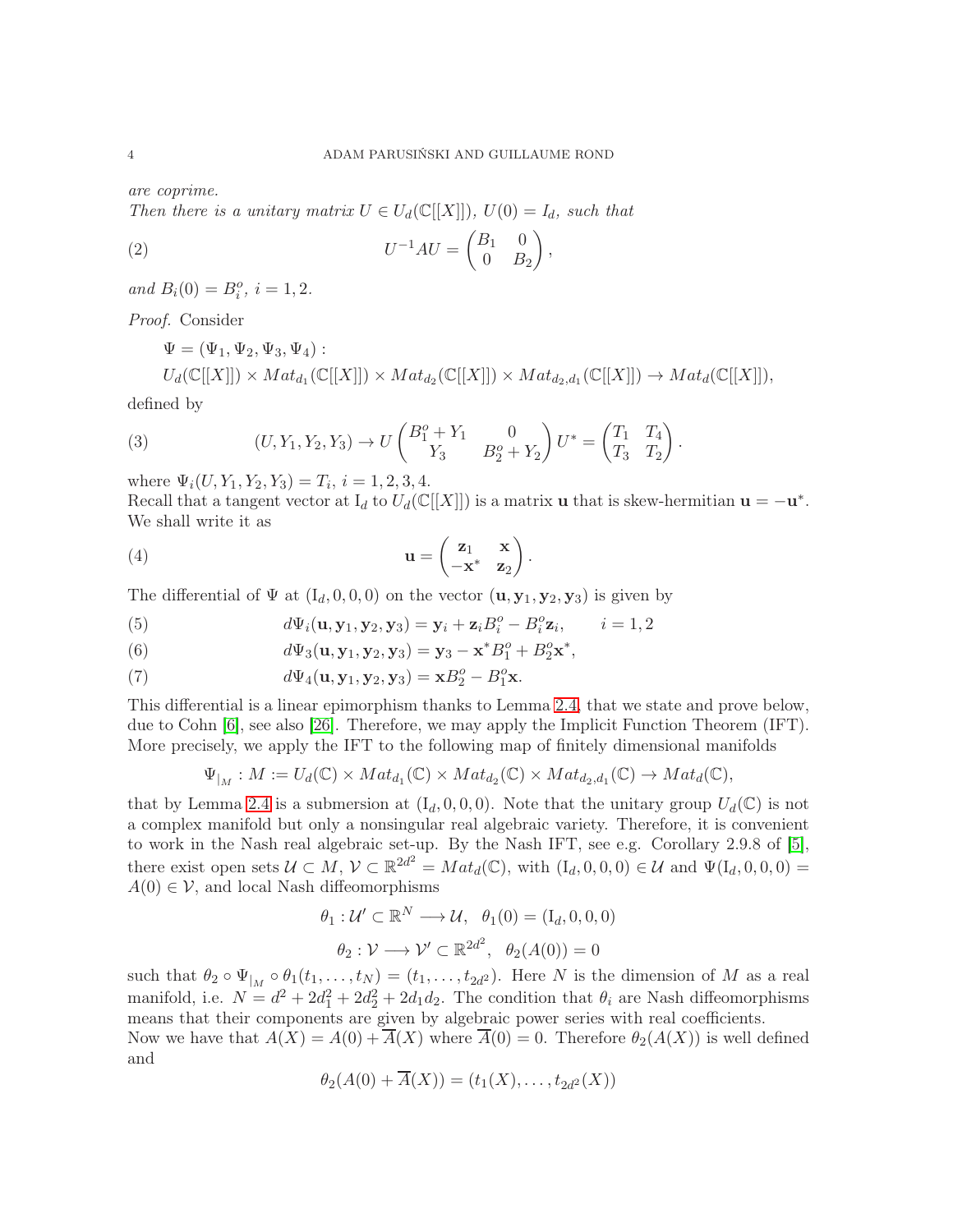where the  $t_i(X)$  are real (formal) power series vanishing at 0. Let us choose freely real (formal) power series  $t_{2d^2+1}(X), \ldots, t_N(X)$  vanishing at 0. We set

$$
(U(X), Y_1(X), Y_2(X), Y_3(X)) = \theta_1(t_1(X), \dots, t_N(X)).
$$

This is well defined since the  $t_i(X)$  are power series vanishing at 0. Then we have

 $\Psi(U(X), Y_1(X), Y_2(X), Y_3(X)) = A(X)$ 

and  $(U(0), Y_1(0), Y_2(0), Y_3(0)) = (I_d, 0, 0, 0).$ 

This means that there are matrices  $B_1 = B_1^o + Y_1(X)$ ,  $B_2 = B_2^o + Y_2(X)$ ,  $B_3 = Y_3(X)$  such that

(8) 
$$
U^{-1}AU = \begin{pmatrix} B_1 & 0 \\ B_3 & B_2 \end{pmatrix}.
$$

The matrix on the right-hand side is normal and block triangular. Therefore it is block diagonal. This ends the proof of lemma.

<span id="page-4-2"></span>**Remark 2.2.** Lemma [2.1](#page-2-0) remains valid if we replace  $\mathbb{C}[[X]]$  by any subring containing the ring of algebraic power series and stable under composition with algebraic power series.

**Remark 2.3.** The matrix U is not unique since  $N > 2d^2$ .

<span id="page-4-1"></span>**Lemma 2.4.** [\[6,](#page-14-14) Lemma 2.3][\[26\]](#page-14-15) Let R be an unitary commutative ring,  $A \in Mat_p(R)$ ,  $B \in Mat_q(R)$ ,  $C \in Mat_{p,q}(R)$ , such that  $P_A$  and  $P_B$  are coprime, i.e. there exist polynomials U and V such that  $UP_A+VP_B = 1$ . Then there is a matrix  $M \in Mat_{p,q}(R)$  such that  $AM - MB = C.$ 

*Proof.* By assumption there exist polynomials U and V such that  $UP_A + VP_B = 1$ . Set  $Q = VP_B$ . Then  $Q(A) = I_p$  and  $Q(B) = 0$ . Let us write  $Q(T) = \sum_{i=0}^{r} q_i T^i$  and set  $M = \sum_{i=1}^{r} q_i \sum_{k=0}^{i-1} A^k C B^{i-k-1}$ . Then

$$
AM - MB = A \sum_{i=1}^{r} q_i \sum_{k=0}^{i-1} A^k C B^{i-k-1} - \sum_{i=1}^{r} q_i \sum_{k=0}^{i-1} A^k C B^{i-k-1} B =
$$
  
= 
$$
\sum_{i=0}^{r} q_i A^i C - C \sum_{i=0}^{r} q_i B^i = Q(A)C - CQ(B) = C.
$$

#### 2.2. Complex normal matrices.

<span id="page-4-0"></span>**Theorem** 2.5. Let  $A(X) = (a_{i,j})_{i,j=1,\dots,d} \in Mat_d(\mathbb{C}[[X]])$  be normal and suppose that  $\Delta_A = X_1^{\alpha_1} \cdots X_n^{\alpha_n} g(X)$  with  $g(0) \neq 0$ . Then there is a unitary matrix  $U \in U_d(\mathbb{C}[[X]])$  such that

$$
U(X)^{-1}A(X)U(X) = D(X),
$$

where  $D(X)$  is a diagonal matrix with entries in  $\mathbb{C}[[X]]$ .

If, moreover, the last nonzero coefficient of  $P_A$  is a monomial times a unit, then the nonzero entries of  $D(X)$  are also of the form a monomial times a unit  $X^{\alpha}a(X)$  and their exponents  $\alpha \in \mathbb{N}^n$  are well ordered.

 $\Box$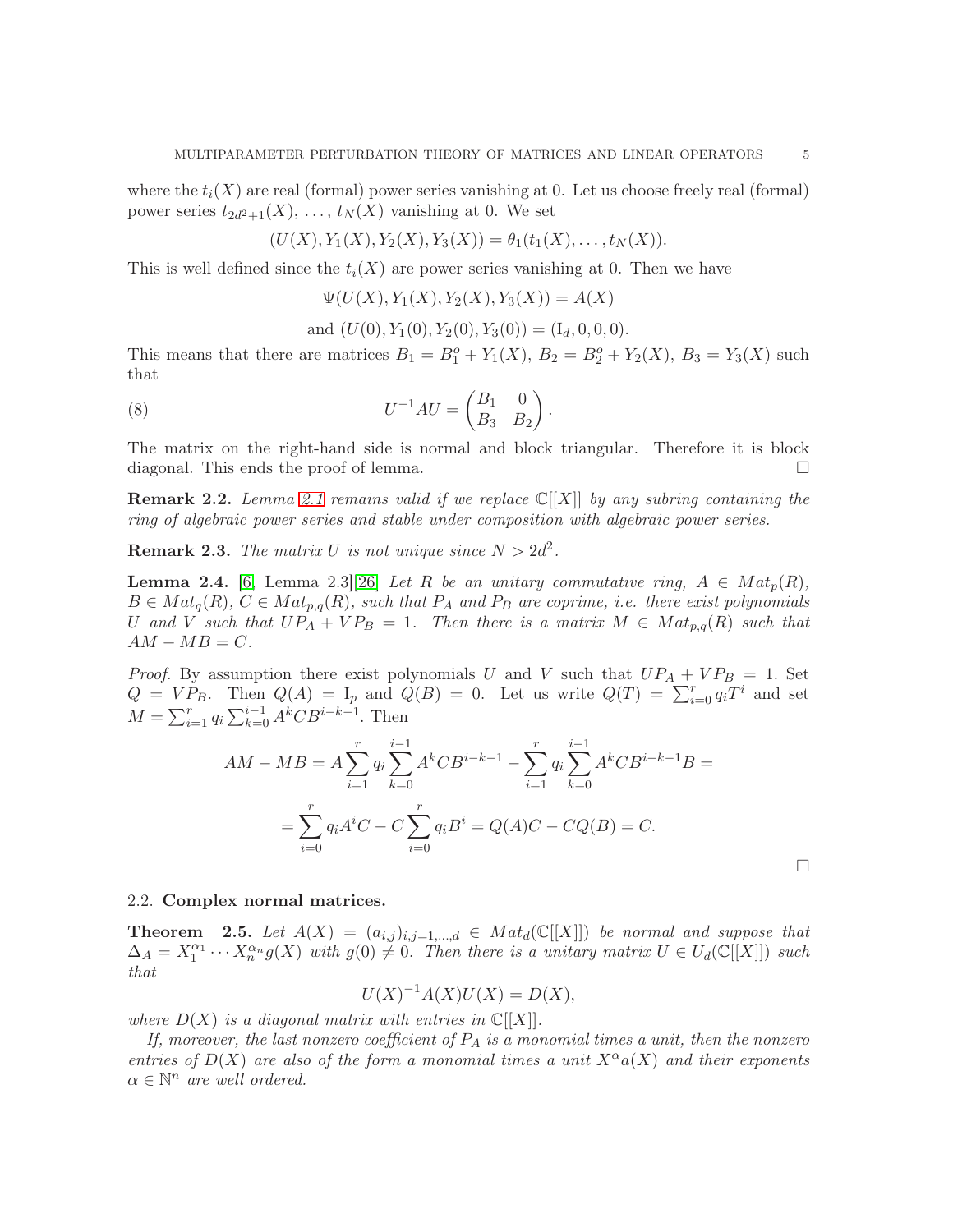*Proof of Theorem [2.5.](#page-4-0)* We prove Theorem [2.5](#page-4-0) by induction on  $d$ . Thus we suppose that the theorem holds for matrices of order less than d. Our proof follows closely the proof of Abhyankar-Jung Theorem given in [\[17\]](#page-14-8), that is algorithmic and based on Theorem 1.1 of [\[17\]](#page-14-8). The analog of this theorem for our set-up is Proposition [2.7.](#page-5-0) For its proof we will need the following easy generalization of Theorem 1.1 of [\[17\]](#page-14-8) to the case of matrices with a not necessarily reduced characteristic polynomial.

<span id="page-5-1"></span>**Proposition 2.6.** Let  $P(Z) = Z^d + c_2(X)Z^{d-2} + \cdots + c_d(X) \in \mathbb{C}[[X]][Z]$  and suppose that there is  $c_i \neq 0$ . If the discriminant  $\Delta$  of  $(P)_{red}$  equals a monomial times a unit, then the ideal  $(c_i^{d!/i})$  $\mathcal{L}^{d!/i}_i(X)_{i=2,\dots,d} \subset \mathbb{C}[[X]]$  is principal and generated by a monomial.

*Proof.* By the Abhyankar-Jung Theorem, see e.g. [\[17\]](#page-14-8), there is  $q \in \mathbb{N}^n$ ,  $q_i \ge 1$  for all i, such that the roots of  $P_{red}$  are in  $\mathbb{C}[[X^{1/q}]]$  and moreover their differences are fractional monomials. The set of these roots (without multiplicities) coincides with the set of roots of P. Then we argue as in the proof of Proposition 4.1 of [\[17\]](#page-14-8).  $\Box$ 

We note that the exponents make the  $c_i^{d!/i}$  $i^{a}$ <sup>''</sup> $(X)$  for  $i = 2, ..., d$  homogeneous of the same degree as functions of the roots of P. In the case of the characteristic polynomial of a matrix, these coefficients will become homogeneous of the same degree in terms of the entries of the matrix.

Proposition [2.6](#page-5-1) implies easily its analog for normal matrices.

<span id="page-5-0"></span>Proposition 2.7. Suppose that the assumptions of Theorem [2.5](#page-4-0) are satisfied and that, moreover, A is nonzero and  $Tr(A(X)) = 0$ . Then the ideal  $(a_{ij})_{i,j=1,\dots,d} \subset \mathbb{C}[[X]]$  is principal and generated by a monomial.

*Proof.* We denote by  $P_A(Z) = Z^d + c_2(X)Z^{d-2} + \cdots + c_d(X) \in \mathbb{C}[[X]][Z]$  the characteristic polynomial of  $A(X)$ . Since  $Tr(A(X)) = 0$  we have that  $c_1(X) = 0$ . Since  $A(X)$  is nonzero, one of the  $c_i$  is nonzero. Therefore, by Proposition [2.6](#page-5-1) and [\(1\)](#page-2-1), the ideal  $(c_i^{d!/i})$  $i^{a!/i}(X)$ <sub>i=2,...,d</sub> is principal and generated by a monomial. This is still the case if we divide  $\overline{A}$  by the maximal monomial that divides all entries of A. Thus we may assume that no monomial (that is not constant) divides A. If  $A(0) = 0$  then there is j such that all the coefficients  $c_i(X)$  of  $P_A$  are divisible  $X_j$ . Therefore, for normal matrices, by Lemma [2.8,](#page-5-2)  $A_{|X_i=0}=0$ , that means that all entries of A are divisible by  $X_j$ , a contradiction. Thus  $A(0) \neq 0$  that ends the proof.

<span id="page-5-2"></span>**Lemma 2.8.** Let  $A(X) \in Mat_d(\mathbb{C}[[X]])$  be normal. If every coefficient of  $P_A$  is zero:  $c_i(X) =$ 0,  $i = 1, ..., d$ , then  $A = 0$ .

*Proof.* Induction on the number of variables n. The case  $n = 0$  is obvious since the matrix  $A(0)$  is normal.

Suppose  $c_i(X) = 0$  for  $i = 1, ..., d$ . Consider  $A_1 = A_{X_1=0}$ . By the inductive assumption  $A_1 \equiv 0$ , that is every entry of A is divisible by  $X_1$ . If  $A \neq 0$  then we divide it by the maximal power  $X_1^m$  that divides all coefficients of A. The resulting matrix, that we denote by  $\tilde{A}$ , is normal and the coefficients of its characteristic polynomial  $P_{\tilde{A}}$  are  $\tilde{c}_i(X) = X_1^{-im} c_i(X) =$ 0. This is impossible because then  $P_{\tilde{A}_1} = 0$  and  $\tilde{A}_1 \neq 0$ , that contradicts the inductive assumption.  $\square$ 

Now we can finish the proof of Theorem [2.5.](#page-4-0) We suppose that  $A$  is nonzero and make a sequence of reductions simplifying the form of  $A(X)$ . First we note that we may assume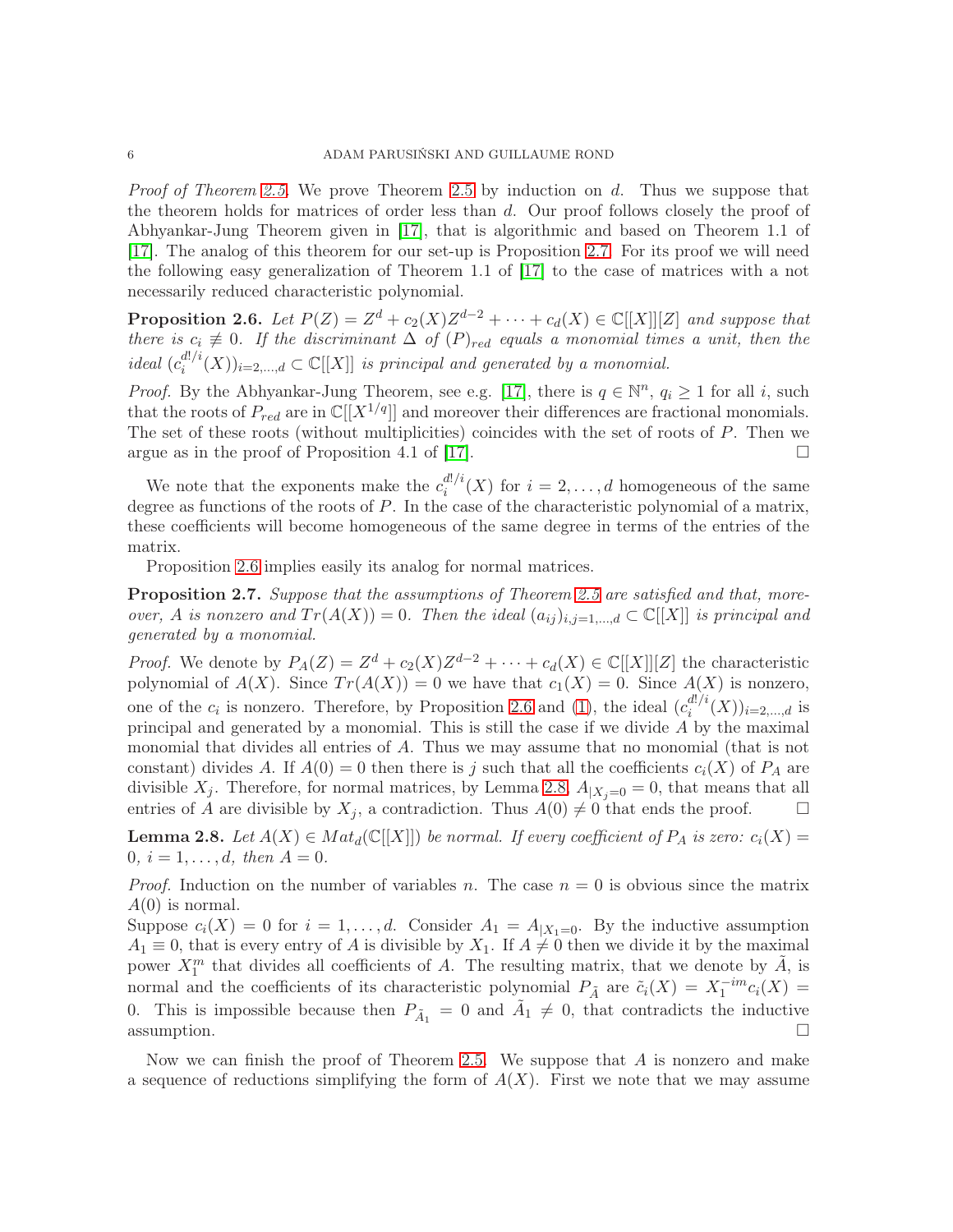$Tr(A(X)) = 0$ . Indeed, we may replace  $A(X)$  by  $\hat{A}(X) = A - Tr(A(X))$  Id. Then we may apply Proposition [2.7](#page-5-0) and hence, after dividing A by the maximal monomial that divides all entries of A, assume that  $A(0) \neq 0$ .

Thus suppose  $A(0) \neq 0$  and  $Tr(A(X)) = 0$ . Denote by  $P^o(Z)$  the characteristic polynomial of  $A(0)$ . Since  $A(0)$  is normal, nonzero, of trace zero, it has at least two distinct eigenvalues. Therefore, after a unitary change of coordinates, we may assume that  $A(0)$  is block diagonal

(9) 
$$
A(0) = \begin{pmatrix} B_1^o & 0 \\ 0 & B_2^o \end{pmatrix},
$$

with  $B_i^o \in Mat_{d_i}(\mathbb{C}), d = d_1 + d_2$ , and with the resultant of the characteristic polynomials of  $B_1^o$  and  $B_2^o$  nonzero. By Lemma [2.1](#page-2-0) there is a unitary matrix  $U \in U_d(\mathbb{C}[[X]])$ ,  $U(0) = I_d$ , such that

<span id="page-6-0"></span>(10) 
$$
U^{-1}AU = \begin{pmatrix} B_1 & 0 \\ 0 & B_2 \end{pmatrix},
$$

and  $B_i(0) = B_i^o$ ,  $i = 1, 2$ .

Note that the matrices  $B_i$  satisfying the formula [\(10\)](#page-6-0) have to be normal since A is normal. Moreover,  $P_{U^{-1}AU} = P_A = P_{B_1}P_{B_2}$ . This shows that the discriminants of  $(P_{B_1})_{red}$  and  $(P_{B_2})_{red}$  divide the  $\Delta_A$  and hence we may apply to  $B_1$  and  $B_2$  the inductive assumption.

For the last claim we note that the extra assumption implies that each nonzero eigenvalue of A is a monomial times a unit. Moreover the assumption on the discriminant implies the same for all nonzero differences of the eigenvalues. Therefore by [\[2,](#page-14-17) Lemma 4.7], the exponents of these monomials are well ordered. The proof of Theorem [2.5](#page-4-0) is now complete.  $\Box$ 

## 2.3. Real normal matrices. This is the real counterpart of Theorem [2.5.](#page-4-0)

<span id="page-6-2"></span>**Theorem 2.9.** Let  $A(X) \in Mat_d(\mathbb{R}[[X]])$  be normal and suppose that  $\Delta_A = X_1^{\alpha_1}$  $\sum_{1}^{\alpha_1} \cdots \sum_{n}^{\alpha_n} g(X)$ with  $g(0) \neq 0$ . Then there exists an orthogonal matrix  $O \in Mat_d(\mathbb{R}[[X]])$  such that

<span id="page-6-1"></span>(11) 
$$
O(X)^{-1} \cdot A(X) \cdot O(X) = \begin{bmatrix} C_1(X) & & & & & 0 \\ & \ddots & & & & 0 \\ & & C_s(X) & & & \\ & & & \lambda_{2s+1}(X) & & \\ & & & & \ddots & \\ & & & & & \lambda_d(X) \end{bmatrix}
$$
,

where  $s \geq 0$ ,  $\lambda_{2s+1}(X)$ ,  $\ldots$ ,  $\lambda_d(X) \in \mathbb{R}[[X]]$  and the  $C_i(X)$  are  $(2 \times 2)$ -matrices of the form

<span id="page-6-3"></span>(12) 
$$
\left[\begin{array}{cc} a(X) & b(X) \\ -b(X) & a(X) \end{array}\right]
$$

for some  $a(X)$ ,  $b(X) \in \mathbb{R}[[X]]$ . If  $A(X)$  is symmetric we may assume that  $s = 0$ , i.e.  $O(X)^{-1} \cdot A(X) \cdot O(X)$  is diagonal.

If, moreover, the last nonzero coefficient of  $P_A$  is a monomial times a unit, then the nonzero entries of  $O(X)^{-1} \cdot A(X) \cdot O(X)$  are of the form a monomial times a unit  $X^{\alpha}a(X)$  and their exponents  $\alpha \in \mathbb{N}^n$  are well ordered.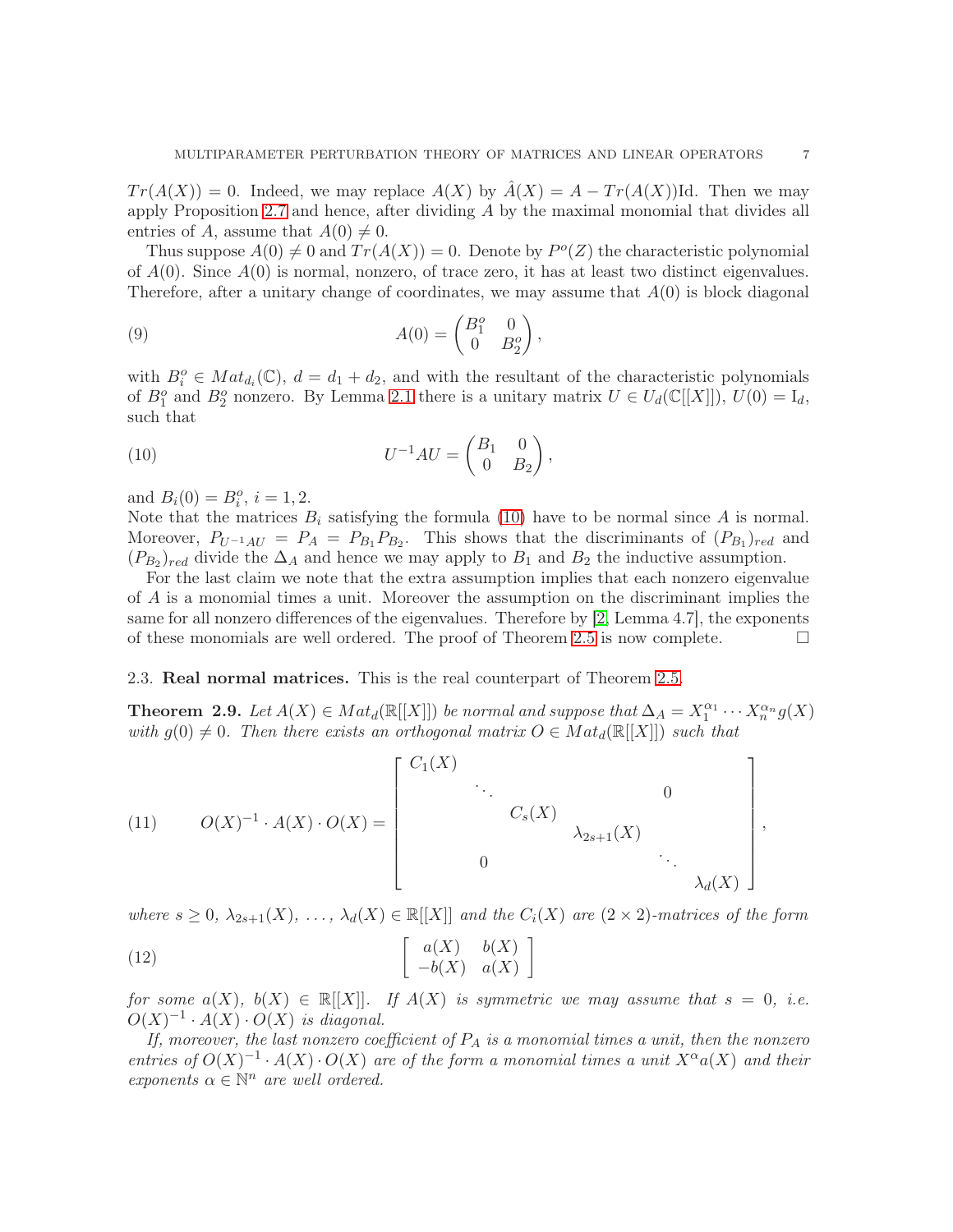Proof. This corollary follows from Theorem [2.5](#page-4-0) by a classical argument.

By Theorem [2.5](#page-4-0) there exists an orthonormal basis of eigenvectors of  $A(X)$  in  $\mathbb{C}[[X]]^d$  such that the corresponding eigenvalues are

$$
\lambda_1(X), \overline{\lambda}_1(X), \ldots, \lambda_s(X), \overline{\lambda}_s(X), \lambda_{2s+1}(X), \ldots, \lambda_d(X),
$$

where  $\lambda_i(X) \in \mathbb{C}[[X]] \setminus \mathbb{R}[[X]]$  for  $i \leq s$ ,  $\lambda_i(X) \in \mathbb{R}[[X]]$  for  $i \geq 2s + 1$  and  $\overline{a}(X)$  denotes the power series whose coefficients are the conjugates of  $a(X)$ .

If  $v_i(X) \in \mathbb{C}[[\underline{X}]]^d$  is an eigenvector associated to  $\lambda_i(X) \notin \mathbb{R}[[X]]$  then  $\overline{v}_i(X)$  is an eigenvector associated to  $\overline{\lambda}_i(X)$ . So we can assume that  $A(X)$  has an orthonormal basis of eigenvectors of the form  $v_1, \overline{v}_1, v_2, \overline{v}_2, \ldots, v_s, \overline{v}_s, v_{2s+1}, \ldots, v_d$  where  $v_{2s+1}, \ldots, v_d \in \mathbb{R}[[X]]^d$ . Now let us define

$$
u_1 = \frac{v_1 + \overline{v}_1}{\sqrt{2}}, u_2 = i\frac{v_1 - \overline{v}_1}{\sqrt{2}}, \dots, u_{2s-1} = \frac{v_s + \overline{v}_s}{\sqrt{2}}, u_{2s} = i\frac{v_s - \overline{v}_s}{\sqrt{2}}
$$

and

 $u_{2s+1} = v_{2s+1}, \ldots, u_d = v_d.$ 

The vectors  $u_i$  are real and form an orthonormal basis. We have that

$$
A(X)u_{2k-1} = A(X)\frac{v_k + \overline{v}_k}{\sqrt{2}} = \frac{1}{\sqrt{2}}(\lambda_k v_k + \overline{\lambda}_k \overline{v}_k) =
$$
  
=  $\frac{1}{\sqrt{2}}(\frac{1}{\sqrt{2}}\lambda_k(u_{2k-1} - iu_{2k}) + \frac{1}{\sqrt{2}}\overline{\lambda}_k(u_{2k-1} + iu_{2k})) = \frac{\lambda_k + \overline{\lambda}_k}{2}u_{2k-1} + i\frac{\overline{\lambda}_k - \lambda_k}{2}u_{2k}$ 

and

$$
A(X)u_{2k} = i\frac{\lambda_k - \overline{\lambda}_k}{2}u_{2k-1} + \frac{\overline{\lambda}_k + \lambda_k}{2}u_{2k}.
$$

Therefore in the basis  $u_1, \ldots, u_d$  the matrix has the form [\(11\)](#page-6-1).

<span id="page-7-0"></span>If  $A(X)$  is symmetric then the matrix [\(11\)](#page-6-1) is also symmetric and hence the matrices  $C_i(X)$ are symmetric. Therefore we may assume that  $s = 0$ .

#### 3. Singular value decomposition

Let  $A \in Mat_{m,d}(\mathbb{C})$ . It is well known (cf. [\[8\]](#page-14-18)) that

<span id="page-7-1"></span>
$$
(13)\qquad \qquad A = UDV^{-1},
$$

for some unitary matrices  $V \in U_m(\mathbb{C}), U \in U_d(\mathbb{C}),$  and a (rectangular) diagonal matrix D with real nonnegative coefficients. The diagonal elements of  $D$  are the nonnegative square roots of the eigenvalues of  $A^*A$ ; they are called *singular values* of A. If A is real then V and U can be chosen orthogonal. The decomposition [\(13\)](#page-7-1) is called the singular value decomposition (SVD) of A.

Let  $A \in Mat_{m,d}(\mathbb{C}[[X]])$ . Note that

(14) if 
$$
A^*Au = \lambda u
$$
 then  $(AA^*)Au = \lambda Au$ .

Similarly, if  $AA^*v = \lambda v$  then  $(A^*A)A^*v = \lambda A^*v$ . Therefore the matrices  $A^*A$  and  $AA^*$ over the field of formal power series  $\mathbb{C}(\!(X)\!)$  have the same nonzero eigenvalues with the same multiplicities. In what follows we suppose  $m \leq d$ . Then  $P_{A^*A} = Z^{d-m} P_{AA^*}$ .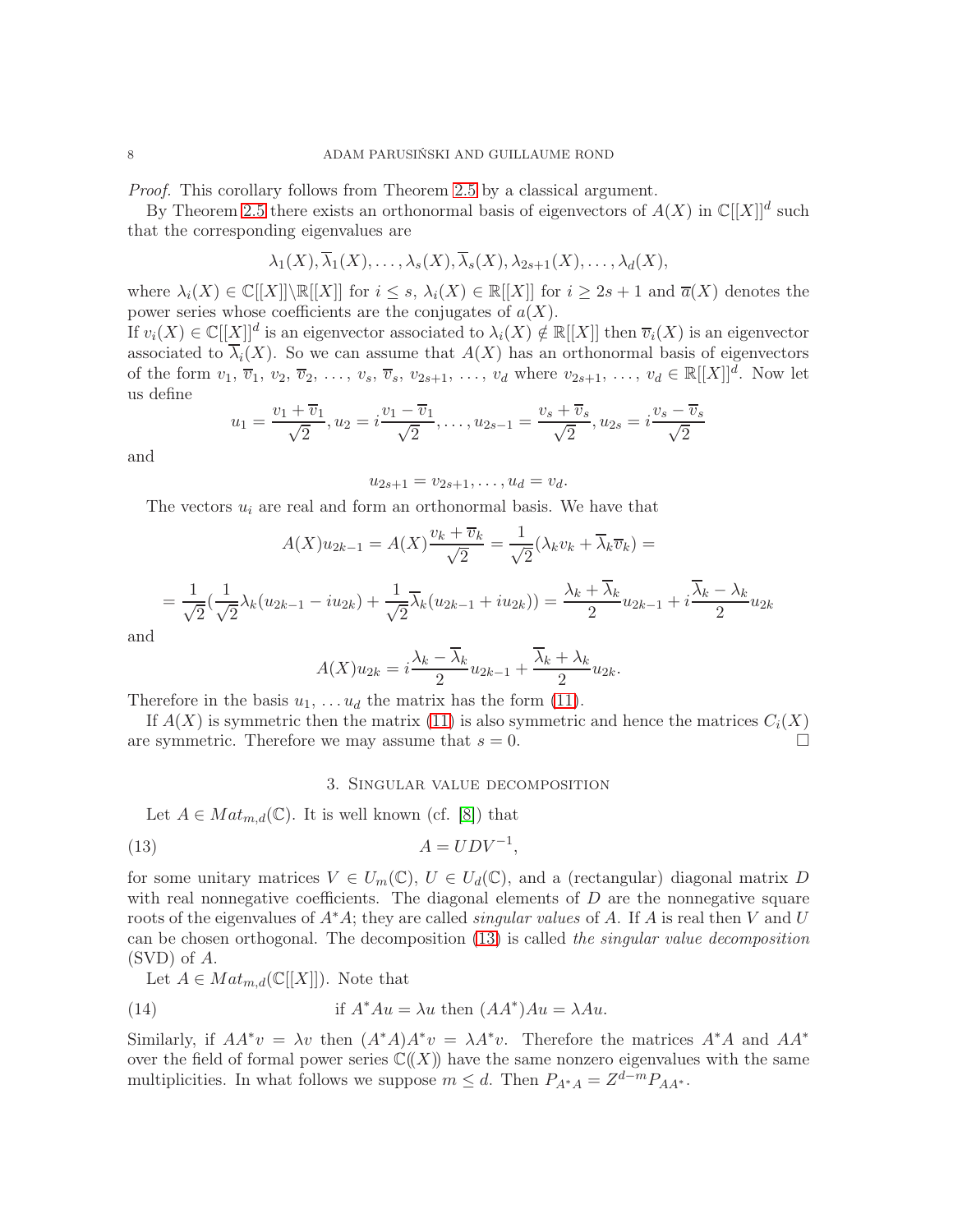<span id="page-8-1"></span>**Theorem** 3.1. Let  $A = A(X) \in Mat_{m,d}(\mathbb{C}[[X]])$ ,  $m \leq d$ , and suppose that  $\Delta_{A^*A} =$  $X_1^{\alpha_1}$  $\Lambda_1^{\alpha_1} \cdots \Lambda_n^{\alpha_n} g(X)$  with  $g(0) \neq 0$ . Then there are unitary matrices  $V \in U_m(\mathbb{C}[[X]])$ ,  $U \in$  $U_d(\mathbb{C}[[X]])$  such that

$$
D = V(X)^{-1}A(X)U(X)
$$

is (rectangular) diagonal.

If  $A = A(X) \in Mat_{m,d}(\mathbb{R}[[X]])$  then U and V can be chosen real (that is orthogonal) so that  $V(X)^{-1}A(X)U(X)$  is block diagonal as in [\(11\)](#page-6-1).

*Proof.* We apply Theorem [2.5](#page-4-0) to  $A^*A$  and  $AA^*$ . Thus there are  $U_1 \in U_d(\mathbb{C}[[X]])$ ,  $U_2 \in$  $U_m(\mathbb{C}[[X]])$  such that  $D_1 = U_1^{-1}A^*AU_1$  and  $D_2 = U_2^{-1}AA^*U_2$  are diagonal. If  $A(X)$  is real then  $A^*A$  and  $AA^*$  are symmetric so we may assume by Theorem [2.9](#page-6-2) that  $U_1$  and  $U_2$  are orthogonal.

Set  $\hat{A} = U_2^{-1} A U_1$ . Then

$$
\hat{A}^* \hat{A} = (U_2^{-1} A U_1)^* U_2^{-1} A U_1 = U_1^{-1} A^* A U_1 = D_1
$$
  

$$
\hat{A} \hat{A}^* = U_2^{-1} A U_1 (U_2^{-1} A U_1)^* = U_2^{-1} A A^* U_2 = D_2.
$$

Thus by replacing A by A we may assume that both  $A^*A$  and  $AA^*$  are diagonal and we denote them by  $D_1$  and  $D_2$  respectively.

There is a one-to-one correspondence between the nonzero entries of  $D_1$  and  $D_2$ , that is the eigenvalues of  $A^*A$  and  $AA^*$ . Let us order these eigenvalues (arbitrarily)

<span id="page-8-0"></span>(15) 
$$
\lambda_1(X), \ldots, \lambda_r(X).
$$

By permuting the canonical bases of  $\mathbb{C}[[X]]^m$  and  $\mathbb{C}[[X]]^d$  we may assume that the entries on the diagonals of  $A^*A$  and  $AA^*$  appear in the order of [\(15\)](#page-8-0) (with the multiplicities), completed by zeros.

Since A sends the eigenspace of  $\lambda$  of  $A^*A$  to the eigenspace of  $\lambda$  of  $AA^*$ , A is block (rectangular) diagonal in these new bases, with square matrices  $A_{\lambda}$  on the diagonal corresponding to each  $\lambda \neq 0$ . By symmetry  $A^*$  is also block diagonal in these new bases with the square matrices  $A^*_{\lambda}$  for each  $\lambda \neq 0$ . Since  $A^*_{\lambda}A_{\lambda} = A_{\lambda}A^*_{\lambda} = \lambda I$ , the matrix  $A_{\lambda}$  is normal. Thus The-orem [2.5](#page-4-0) shows that there exist unitary matrices U' and V' such that  $V'^{-1}AU'$  is diagonal. Similarly, by Theorem [2.9](#page-6-2) we conclude the real case.

**Example 3.2.** Consider square matrices of order 1, that is  $d = m = 1$ , and identify such a matrix with its entry  $a(X) \in \mathbb{C}[[X]]$ . Then the assumption on the discriminant is always satisfied. Let us write

$$
a(X) = a_1(X) + ia_2(X), \quad a_1(X), a_2(X) \in \mathbb{R}[[X]].
$$

A unitary  $1 \times 1$ -matrix corresponds to a series  $u(X) = u_1(X) + iu_2(X)$  with  $u_1(X)$ ,  $u_2(X) \in$  $\mathbb{R}[[X]]$  such that  $u_1^2 + u_2^2 = 1$ . It is not possible in general to find unitary u and v such that  $v(X)a(X)u(X) \in \mathbb{R}[[X]]$  and hence in Theorem [3.1](#page-8-1) we cannot assume that the entries of D are real power series. Indeed, since all matrices of order 1 commute it is sufficient to consider the condition  $a(X)u(X) \in \mathbb{R}[[X]]$  that is equivalent to

$$
a_1u_2 + a_2u_1 = 0.
$$

But if  $gcd(a_1, a_2) = 1$ , for instance  $a_1(X) = X_1$ ,  $a_2(X) = X_2$ , then  $X_1|u_1$  and  $X_2|u_2$  and hence we see that  $u(0) = 0$  that contradicts  $u_1^2 + u_2^2 = 1$ .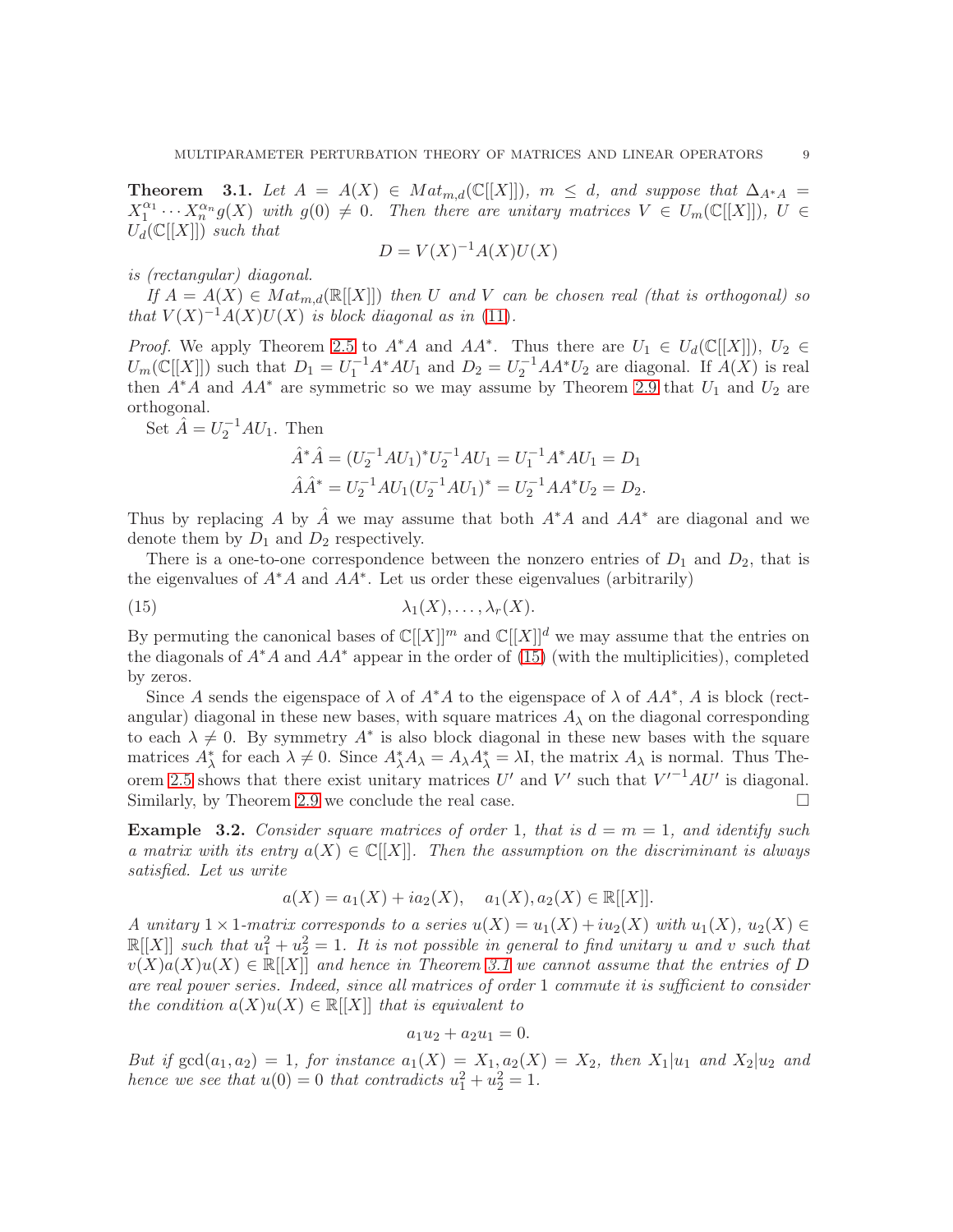A similar example in the real case, with A being a block of the form [\(12\)](#page-6-3) and  $a(X) = X_1$ ,  $b(X) = X_2$ , shows that we cannot require D to be diagonal in the real case. Indeed, in this case the (double) eigenvalue of  $A^*A$  is  $a^2(X) + b^2(X)$  and it is not the square of an element of  $\mathbb{R}[[X]].$ 

<span id="page-9-4"></span>**Theorem 3.3.** Suppose in addition to the assumption of Theorem [3.1](#page-8-1) that the last nonzero coefficient of the characteristic polynomial of  $\Delta_{A^*A}$  is of the form  $X_1^{\beta_1}$  $X_1^{\beta_1} \cdots X_n^{\beta_n} h(X)$  with  $h(0) \neq 0$ . Then, in the conclusion of Theorem [3.1,](#page-8-1) both in the real and the complex case, we may require that  $V(X)^{-1}A(X)U(X)$  is (rectangular) diagonal with the entries on the diagonal in  $\mathbb{R}[[X]]$ .

Moreover the nonzero entries of  $V(X)^{-1}A(X)U(X)$  are of the form a monomial times a unit  $X^{\alpha}a(X)$  (we may additionally require that  $a(0) > 0$ ) and their exponents  $\alpha \in \mathbb{N}^n$  are well ordered.

*Proof.* By the extra assumption each nonzero eigenvalue of  $A^*A$  is a monomial times a unit. The assumption on the discriminant implies the same for all nonzero differences of the eigenvalues. Therefore by [\[2,](#page-14-17) Lemma 4.7], the exponents of these monomials are well ordered.

In the complex case by Theorem [3.1](#page-8-1) we may assume A diagonal. Thus it suffices to consider A of order 1 with the entry  $a(X)$ . Write  $a(X) = a_1(X) + ia_2(X)$  with  $a_i(X) \in \mathbb{R}[[X]]$ . By assumption,  $|a|^2 = \lambda = X^{\beta}h(X)$ ,  $h(0) \neq 0$ , where  $\lambda$  is an eigenvalue of  $A^*A$ . If  $a_1^2(X) + a_2^2(X)$  is a monomial times a unit, then the ideal  $(a_1(X), a_2(X))$  is generated by a monomial,  $(a_1(X), a_2(X)) = X^{\gamma}(\tilde{a}_1(X), \tilde{a}_2(X)), 2\gamma = \beta$  and  $\tilde{a}_1^2(0) + \tilde{a}_2^2(0) \neq 0$ . Thus

$$
a(X)u(X) = X^{\gamma}(\tilde{a}_1^2 + \tilde{a}_2^2)^{1/2}
$$

with  $u(X) = \frac{\tilde{a}_1 - i\tilde{a}_2}{(\tilde{a}_1^2 + \tilde{a}_2^2)^{1/2}}$ .

Let us now show the real case. It suffices to consider  $A$  of the form given by  $(12)$ . By assumption,  $a(X)^2 + b(X)^2$  is a monomial times a unit and this is possible only if the ideal  $(a(X), b(X))$  is generated by a monomial,  $(a(X), b(X)) = X^{\gamma}(a_0(X), b_0(X))$  and  $a_0^2(0)$  +  $b_0(0)^2 \neq 0$ . Then

$$
\begin{bmatrix} a & b \ -b & a \end{bmatrix} \frac{1}{(a_0^2 + b_0^2)^{1/2}} \begin{bmatrix} a_0 & -b_0 \ b_0 & a_0 \end{bmatrix} = X^{\gamma} \begin{bmatrix} (a_0^2 + b_0^2)^{1/2} & 0 \\ 0 & (a_0^2 + b_0^2)^{1/2} \end{bmatrix}
$$

#### 4. The case of a Henselian local ring

<span id="page-9-0"></span>Let  $\mathbb{K} = \mathbb{R}$  or  $\mathbb{C}$ . For every integer  $n \in \mathbb{N}$ , we consider a subring of  $\mathbb{K}[[X_1,\ldots,X_n]]$ , denoted by  $K\{X_1,\ldots,X_n\}$ . For a subrings, we consider the following properties:

<span id="page-9-1"></span>
$$
(P1) \t\t K\{\!\!\{X_1,\ldots,X_n\}\!\!\} contains K[X_1,\ldots,X_n],
$$

<span id="page-9-2"></span>(P2) 
$$
\mathbb{K}\lbrace X_1,\ldots,X_n\rbrace
$$
 is a Henselian local ring with maximal ideal generated by the  $X_i$ 

<span id="page-9-3"></span>
$$
(P3) \t\t\t\t\mathbb{K}\{\!\!\{X_1,\ldots,X_n\}\!\!\} \cap (X_i)\mathbb{K}[[X_1,\ldots,X_n]] = (X_i)\mathbb{K}\{\!\!\{X\}\!\!\} \text{ for every } i = 1,\ldots,n
$$

Let us stress the fact that a ring  $K(X)$  satisfying [\(P1\)](#page-9-1), [\(P2\)](#page-9-2), [\(P3\)](#page-9-3) is not necessarily Noetherian.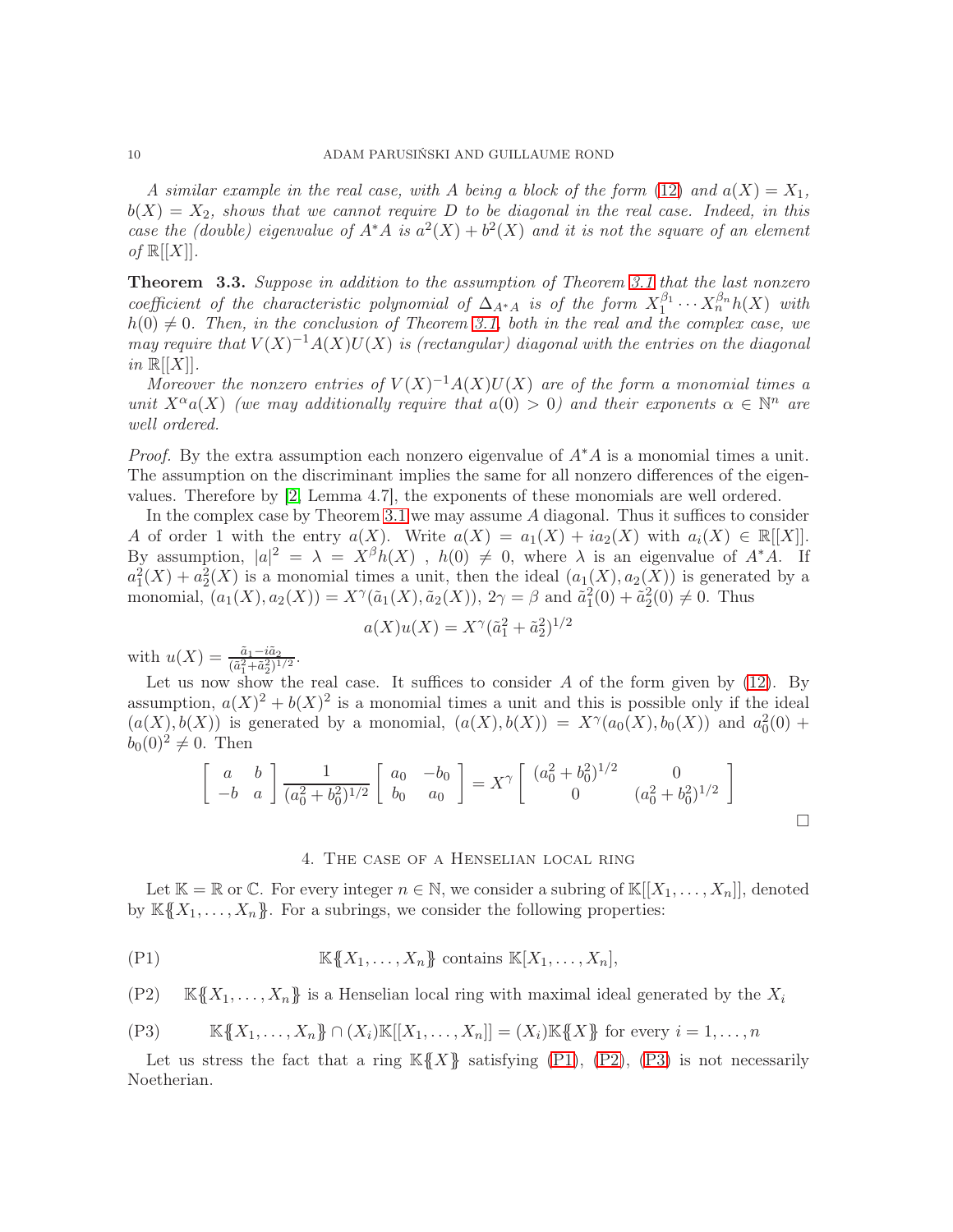The ring of algebraic  $\mathbb{K}\langle X\rangle$  or convergent power series  $\mathbb{K}\{X\}$  over  $\mathbb{K}$  satisfy [\(P1\)](#page-9-1), [\(P2\)](#page-9-2), [\(P3\)](#page-9-3). In fact any ring satisfying [\(P1\)](#page-9-1), [\(P2\)](#page-9-2), [\(P3\)](#page-9-3) has to contain the ring of algebraic power series. The ring of germs of K-valued functions defined in a given quasianalytic class (i.e. satisfying  $(3.1)$  -  $(3.6)$  of  $[4]$ ) also satisfies  $(P1)$ ,  $(P2)$ ,  $(P3)$ .

Moreover we have the following lemma:

**Lemma 4.1.** Let  $\mathbb{K}\{X\}$  be a ring satisfying [\(P1\)](#page-9-1), [\(P2\)](#page-9-2), [\(P3\)](#page-9-3). Let  $f_1, \ldots, f_p \in \mathbb{K}\{X\}$  be vanishing at 0, and let  $g(Y) \in \mathbb{K}\langle Y_1,\ldots,Y_p\rangle$ . Then

$$
g(f_1,\ldots,f_p)\in \mathbb{K}\{\!\!\{X\}\!\!\}.
$$

*Proof.* Since  $\mathbb{K}\langle Y \rangle$  is the Henselization of  $\mathbb{K}[Y]$ , we can write

$$
g(Y) = q_0(Y) + \sum_{i=1}^{m} q_i(Y)g_i(Y)
$$

where the  $q_i$  are polynomials and the  $g_i$  are series of  $\mathbb{K}\langle Y \rangle$ ,  $g_i(0) = 0$ , satisfying the Implicit Function Theorem. That is, for every  $i = 1, \ldots, m$ , there is a polynomial  $P_i(Y, T) \in \mathbb{K}[Y, T]$ such that

$$
P_i(0,0) = 0, \ \frac{\partial P_i}{\partial T}(0,0) \neq 0
$$

and  $P_i(Y, g_i(Y)) = 0$ . Let us set  $f = (f_1, ..., f_p)$  and

$$
F_i(X, T) = P_i(f(X), T) \in K\{X\} [T].
$$

We have

$$
F_i(0,0) = 0, \ \frac{\partial F_i}{\partial T}(0,0) \neq 0.
$$

Thus  $F_i = 0$  has a unique solution in  $\mathbb{K}[[X]]$  (and even in  $\mathbb{K}[[X]]$ ) vanishing at 0. But  $g_i(f_1,\ldots,f_p)$  is clearly this solution, hence  $g_i(f_1,\ldots,f_p) \in \mathbb{K}\lbrace \!\!\!\{X\rbrace \!\!\!\}$ . Therefore  $g(f_1,\ldots,f_p) \in$  $K(X)$ .

We remark that the only tools we use for the proofs of Theorems [2.5,](#page-4-0) [2.9,](#page-6-2) [3.1](#page-8-1) are the facts that the ring of formal power series is stable by division by coordinates, the Implicit Function Theorem (via Lemma [2.1](#page-2-0) which is equivalent to the Henselian property), and the fact that the ring of formal power series contains the ring of algebraic power series and is stable under composition with algebraic power series (via Lemma [2.1](#page-2-0) ; see Remark [2.2\)](#page-4-2). Therefore, we obtain the following:

<span id="page-10-1"></span><span id="page-10-0"></span>**Theorem 4.2.** Theorems [2.5](#page-4-0) (for  $\mathbb{K} = \mathbb{C}$ ), [2.9](#page-6-2) (for  $\mathbb{K} = \mathbb{R}$ ), and [3.1](#page-8-1) remain valid if we replace  $\mathbb{K}[[X]]$  by a ring  $\mathbb{K}\{X\}$  satisfying  $(P1)$ ,  $(P2)$ ,  $(P3)$ .

## 5. Rectilinearization of the discriminant

Often the discriminant  $\Delta_A$  does not satisfy the assumption of Theorem [2.5,](#page-4-0) that is it is not a monomial times a unit. Then, in general, it is not possible to describe the eigenvalues and eigenvectors of  $A$  as (even fractional) power series of  $X$ . But this property can be recovered by making the discriminant  $\Delta_A$  normal crossings by means of blowings-up. This involves a change of the intederminates  $X_1, \ldots, X_n$  understood now as variables or local coordinates. Note that in the previous sections all the algebraic operations concerned the matrices themselves and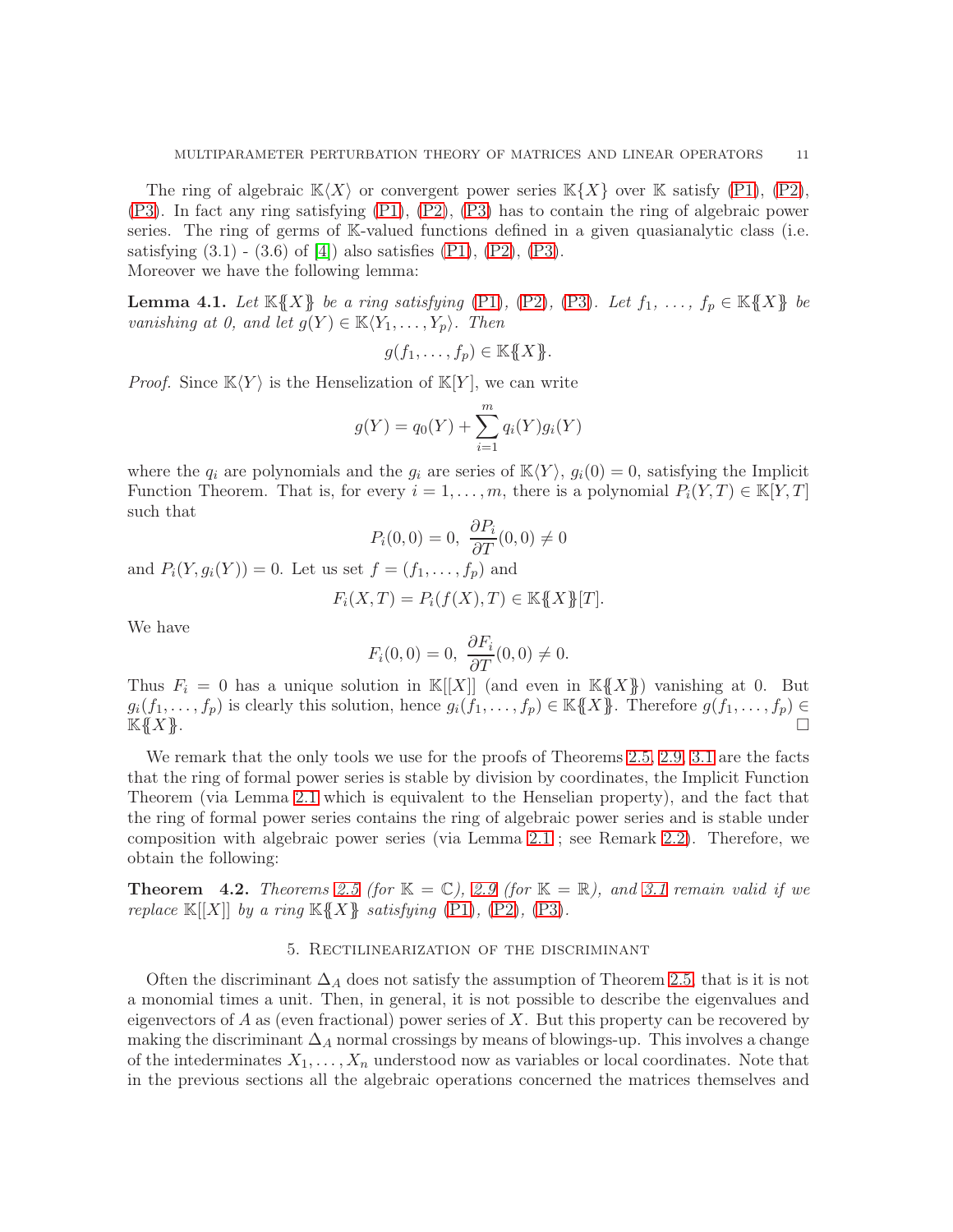not the intederminates  $X_1, \ldots, X_n$ . To stress this difference we will say that we work now in the geometric case

In particular, in the complex case, such a change of local coordinates may affect the other assumption of Theorem [2.5,](#page-4-0) A being normal. Consider, for instance, the following simple example.

**Example 5.1.** ([\[14\]](#page-14-4) Example 6.1.) The eigenvalues of the real symmetric matrix

$$
A = \left[ \begin{array}{cc} X_1^2 & X_1 X_2 \\ X_1 X_2 & X_2^2 \end{array} \right]
$$

are 0 and  $X_1^2 + X_2^2$  but the eigenvectors of A cannot be chosen as power series in  $X_1, X_2$ . The discriminant  $\Delta_A = (X_1^2 + X_2^2)^2$  does not satisfy the assumption of Theorem [2.5.](#page-4-0)

Nevertheless, after a complex change of variables  $Y_1 = X_1 + iX_2, Y_2 = X_1 - iX_2$  the discriminant  $\Delta_A$  becomes a monomial  $Y_1^2 Y_2^2$ . But in these new variables the matrix A is no longer normal, since this change of variables does not commute with the complex conjugation.

The above phenomenon does not appear if the change of local coordinates is real. Therefore, in the normal case we need to work in the real geometric case. We begin by this case.

Let  $M$  a real manifold belonging to one of the following categories: real analytic, real Nash, or defined in a given quasianalytic class. In general, the Nash functions are (real or complex) analytic functions satisfying locally algebraic equations, see e.g [\[5\]](#page-14-16) for the real case. Thus  $f : (\mathbb{K}^n, 0) \to \mathbb{K}$  is the germ of a Nash function if and only if its Taylor series is an algebraic power series. By a quasianalytic class we mean a class of germs of functions satisfying (3.1) - (3.6) of [\[4\]](#page-14-19).

We denote by  $\mathcal{O}_M$  the sheaf of complex-valued regular (in the given category) functions on M. Let  $p \in M$  and let  $f \in \mathcal{O}_{M,p}$ . We say that f is normal crossings at p if there is a system of local coordinates at  $p$  such that  $f$  is equal, in these coordinates, to a monomial times a unit.

<span id="page-11-0"></span>**Theorem 5.2** (Compare Theorem 6.2 of [\[14\]](#page-14-4)). Let M be a manifold defined in one of the following categories:

- (i) real analytic;
- (ii) real Nash;
- (iii) defined in a given quasianalytic class (i.e. satisfying  $(3.1)$   $(3.6)$  of [\[4\]](#page-14-19)).

Let  $A \in Mat_{m,d}(\mathcal{O}_M(M))$  and let K be a compact subset of M. Then there exist a neighborhood  $\Omega$  of K and the composite of a finite sequence of blowings-up with smooth centers  $\pi: U \longrightarrow \Omega$ , such that locally on U

- (a) if A is a complex normal matrix, then  $A \circ \pi$  satisfies the conclusion of Theorem [2.5;](#page-4-0)
- (b) if A is a real normal matrix, then  $A \circ \pi$  satisfies the conclusion of Theorem [2.9;](#page-6-2)
- (c) if A is not necessarily a square matrix, then  $A \circ \pi$  satisfies the conclusion of Theorems [3.1](#page-8-1) and [3.3.](#page-9-4)

Proof. It suffices to apply the resolution of singularities, [\[12\]](#page-14-20) in the Nash case, [\[2\]](#page-14-17) in the analytic case, [\[4\]](#page-14-19) in the quasianalytic case, to  $f := \Delta_A$  in the cases (a) and (b), and to  $f := \Delta_{A^*A}$  in the case (c). Then f becomes normal crossing, that is locally a monomial times a unit, and we conclude by Theorem [4.2.](#page-10-1)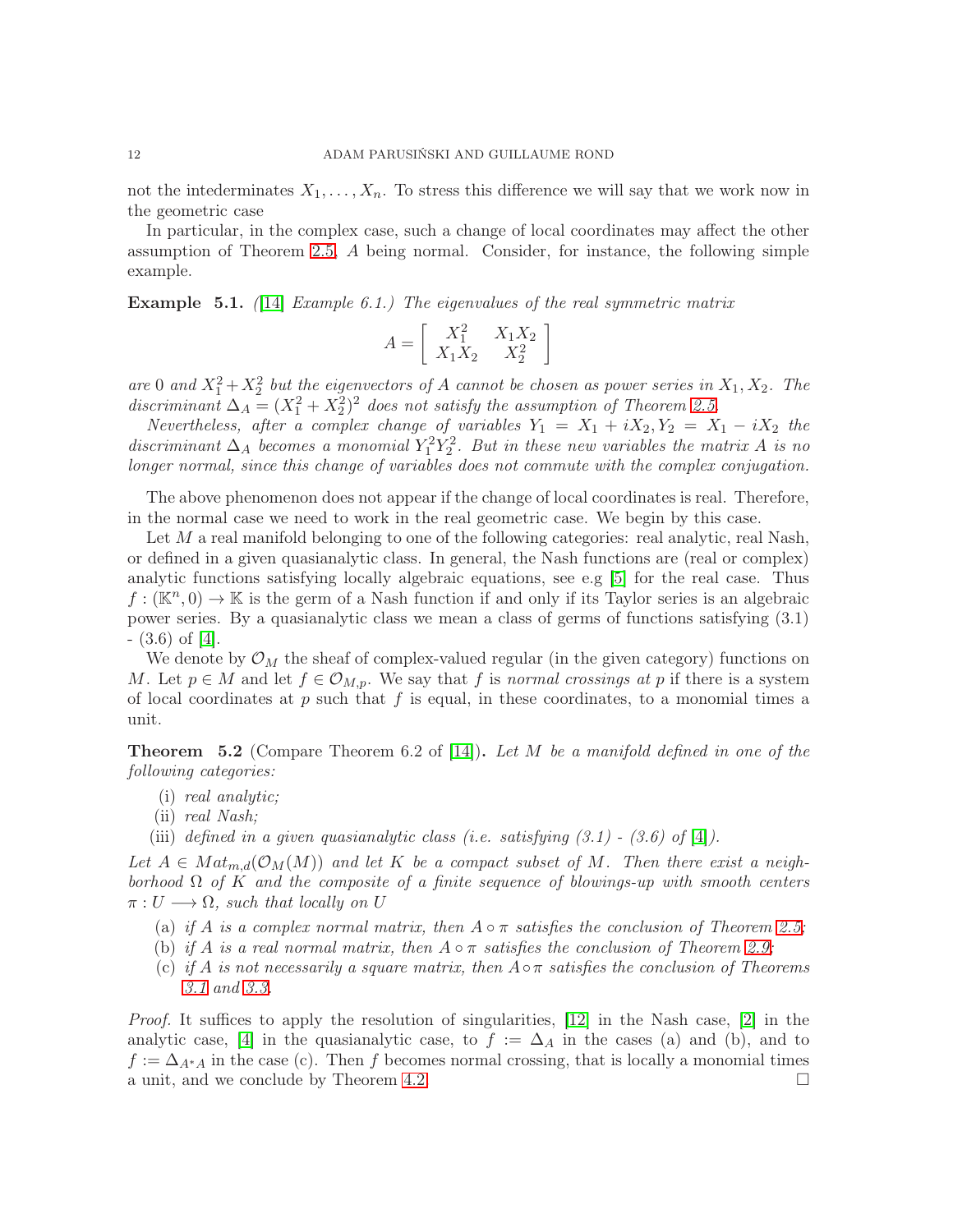**Remark 5.3.** In the analytic and Nash cases, if  $A \in Mat_{m,d}(\mathcal{O}_M)$  then there exists a globally defined, locally finite composition of blowings-up with nonsingular centers  $\pi : \overline{M} \to M$ , such that  $(a)$ ,  $(b)$  and  $(c)$  are satisfied. Indeed this follows from [\[12\]](#page-14-20) and [\[3,](#page-14-21) Section 13].

Now we consider the complex geometric case. Let  $M$  a complex manifold belonging either to the complex analytic category, or the complex Nash category. We denote by  $\mathcal{O}_M$  the sheaf of complex-valued regular (in the given category) functions on M. Let  $p \in M$  and let  $f \in \mathcal{O}_{M,p}$ . As in the real case, we say that f is normal crossings at p if there is a system of local complex coordinates at  $p$  such that  $f$  is equal, in these coordinates, to a monomial times a unit.

<span id="page-12-1"></span>Theorem 5.4. Let M be a manifold defined in the complex analytic or Nash category. Let  $A \in Mat_{m,d}(\mathcal{O}_M)$ . Then there exists a locally finite composition of blowings-up with nonsingular centers  $\pi : M \to M$ , such that the following holds:

For every  $p \in M$ , there are an open neighborhood of p,  $\mathcal{U}_p \subset M$ , and invertible matrices  $V \in Mat_m(\mathcal{O}_{\widetilde{M}}(U_p)), U \in Mat_d(\mathcal{O}_{\widetilde{M}}(U_p)),$  such that  $V(A \circ \pi)U$  is rectangular diagonal.

*Proof.* Indeed in Theorem [3.1,](#page-8-1) the indeterminates  $X$  can be replaced by complex variables (but here the matrices  $U(X)$  and  $V(X)$  are no longer unitary since the  $X_i$  are complex variables). Therefore the proof of Theorem [5.4](#page-12-1) is identical to the proof of Theorem [5.2](#page-11-0) cases (a) and (b).  $\Box$ 

# 6. The global affine case

Let U be an open set of  $\mathbb{R}^n$ . We denote by  $\mathcal{O}(U)$  the ring of complex valued Nash functions on U, i.e. the ring of real-analytic functions on U that are algebraic over  $\mathbb{C}[X_1, \ldots, X_n]$ . For every point  $x \in U$ , we denote by  $\mathcal{O}(U)_x$  the localization of  $\mathcal{O}(U)$  at the maximal ideal defining x, i.e. the ideal  $\mathfrak{m}_x := (X_1 - x_1, \ldots, X_n - x_n)$ . The completion of  $\mathcal{O}(U)_x$ , denoted by  $\mathcal{O}_x$ , depends only on x and not on U and is isomorphic to  $\mathbb{C}[[X_1,\ldots,X_n]]$ . The theorem below can be compared to Theorem 6.2 of [\[14\]](#page-14-4), but note that the latter one is only local.

<span id="page-12-0"></span>**Theorem** 6.1. Let U be a non-empty simply connected semialgebraic open subset of  $\mathbb{R}^n$ . Let the matrix  $A \in Mat_d(\mathcal{O}(U))$  be normal and suppose that  $\Delta_A$  is normal crossings on U. Then:

- i) the eigenvalues of A are in  $\mathcal{O}(U)$ . Let us denote by  $\lambda_1, \ldots, \lambda_s$  these distinct eigenvalues;
- ii) there are Nash vector sub-bundles  $M_i$  of  $\mathcal{O}(U)^d$  such that

$$
\mathcal{O}(U)^d = M_1 \oplus \cdots \oplus M_s;
$$

iii) for every  $u \in M_i$ ,  $Au = \lambda_i u$ .

*Proof.* We have that  $P_A \in \mathcal{O}(U)[Z]$ . For every  $x \in U$  and  $Q(Z) \in \mathcal{O}(U)[Z]$  let us denote by  $Q_x$  the image of Q in  $\widehat{\mathcal{O}}_x[Z]$ . By assumption  $\Delta_{Ax}$  is normal crossings for every  $x \in U$ .

By Theorem [4.2,](#page-10-1) locally at every point of  $U$ , the eigenvalues of  $A$  can be represented by Nash functions, and therefore, since  $U$  is simply connected, they are well-defined global functions of  $\mathcal{O}(U)$ . Let us denote these distinct eigenvalues by  $\lambda_1,\ldots,\lambda_s$  for  $s \leq d$ . We set

$$
M_i = \text{Ker}(\lambda_i I_d - A) \quad \text{for } i = 1, \dots, s
$$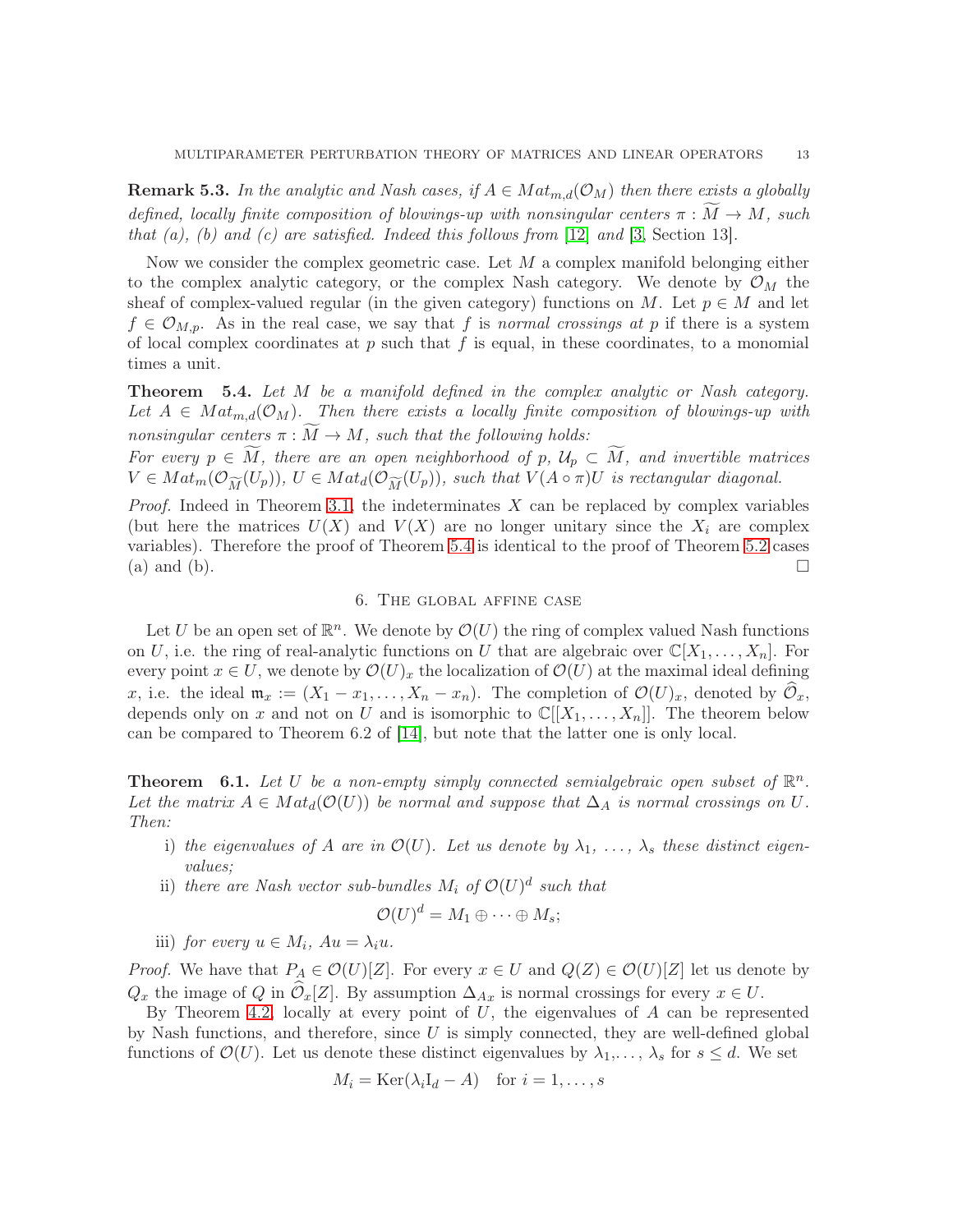where  $\lambda_i I_d - A$  is seen as a morphism defined on  $\mathcal{O}(U)^d$ . Thus the  $M_i$  are sub- $\mathcal{O}(U)$ -modules of  $\mathcal{O}(U)^d$ .

For an  $\mathcal{O}(U)$ -module M, let us denote by  $M_x$  the  $\mathcal{O}(U)_x$ -module  $\mathcal{O}(U)_xM$ , and by  $\widetilde{M}_x$ the  $\widehat{\mathcal{O}}_x$ -module  $\widehat{\mathcal{O}}_x M$ . By flatness of  $\mathcal{O}(U) \longrightarrow \mathcal{O}(U)_x$  and  $\mathcal{O}(U)_x \longrightarrow \widehat{\mathcal{O}}(U)_x$ , we have that  $M_{ix}$  is the kernel of  $\lambda_i I_d - A$  seen as a morphism defined on  $\mathcal{O}(U)_x^d$ , and  $\widehat{M}_{ix}$  is the kernel of  $\lambda_i I_d - A$  seen as a morphism defined on  $\hat{\mathcal{O}}_x^d$  (see [\[15,](#page-14-22) Theorem 7.6]).

By Theorem [2.5,](#page-4-0) for every  $x \in U$ , we have that

$$
\widehat{M}_{1x}\oplus\cdots\oplus\widehat{M}_{sx}=\widehat{\mathcal{O}}_x^d.
$$

Now let us set

$$
N = \mathcal{O}(U)^d/(M_1 + \cdots + M_s).
$$

By assumption for every  $x \in U$ , we have that  $\widehat{N}_x = 0$ . Because  $\mathcal{O}(U)$  is Noetherian (see [\[24,](#page-14-23) Théorème 2.1]),  $\mathcal{O}(U)_x$  is Noetherian. So since N is finitely generated the morphism  $N_x \longrightarrow \widehat{N}_x$  is injective (see [\[15,](#page-14-22) Theorem 8.11]). Therefore  $N_x = 0$  for every  $x \in U$ . Thus for every  $x \in U$ , Ann $(N) \not\subset \mathfrak{m}_x$  where

$$
Ann(N) = \{ f \in \mathcal{O}(U) \mid fN = 0 \}
$$

is the annihilator ideal of N. Since the maximal ideals of  $\mathcal{O}(U)$  are exactly the ideals  $\mathfrak{m}_x$  for  $x \in U$  (see [\[5,](#page-14-16) Lemma 8.6.3]), Ann(N) is not a proper ideal of  $\mathcal{O}(U)$ , i.e. Ann(N) =  $\mathcal{O}(U)$ , and  $\mathcal{O}(U)^d = M_1 \oplus \cdots \oplus M_s$ .

For every x, we have that  $M_{ix}/m_xM_{ix}$  is a C-vector space of dimension  $n_{i,x}$  that may depend on x (this vector space is included in the eigenspace of  $A(x)$  corresponding to the eigenvalue  $\lambda_i(x)$  - this inclusion may be strict since there may be another  $\lambda_j$  such that  $\lambda_j(x) = \lambda_i(x)$ . So by Nakayama's Lemma every set of  $n_{i,x}$  elements of  $M_i$  whose images form a C-basis of  $M_{ix}/\mathfrak{m}_x M_{ix}$  is a minimal set of generators of  $M_{ix}$ . Therefore they make also a minimal set of generators of the Frac( $\mathcal{O}(U)$ )-vector space Ker( $\lambda_i I_d-A$ ) where  $\lambda_i I_d-A$  is seen as a morphism defined on  $(\text{Frac}(\mathcal{O}(U)))^d$ . In particular  $n_{i,x}$  is the dimension of the  $\text{Frac}(\mathcal{O}(U))$ -vector space  $\text{Ker}(\lambda_i I_d - A)$  and it is independent of x.

Now let  $u_1, \ldots, u_{n_i} \in M_i$  be vectors whose images in  $M_{ix}/m_x M_{ix}$  form a basis of  $M_{ix}/m_x M_{ix}$ . We can write

$$
u_j=(u_{j,1},\ldots,u_{j,d})
$$

where the  $u_{i,k}$  are Nash functions on U. So there is a  $n_i \times n_i$  minor  $\delta$  of the matrix  $(u_{i,k})$ that does not vanish at x, and hence there is a neighborhood  $V$  of x in U such that for every  $\tilde{x} \in V$ ,  $\delta(\tilde{x}) \neq 0$  and the images of  $u_1, \ldots, u_{n_i}$  form a basis of  $M_{i\tilde{x}}/\mathfrak{m}_{\tilde{x}}M_{i\tilde{x}}$ . We define the morphism of  $\mathcal{O}(V)$ -modules

$$
\Phi: \mathcal{O}(V)^d \longrightarrow M_i(V)
$$

by  $\Phi(a_1,\ldots,a_d) = \sum_{j=1}^{n_i} a_j u_j$ . Since the  $u_j$  generate the stalks  $M_{ix}$  for every  $x \in V$ ,  $\Phi_x$ :  $\mathcal{O}(V)^d_x \longrightarrow M_{ix}$  is an isomorphism for every  $x \in V$  so  $\Phi$  is an isomorphism by [\[11,](#page-14-24) Proposition II.1.1]. Hence  $M_i$  is a Nash sub-bundle of dimension  $n_i$ .

 $\Box$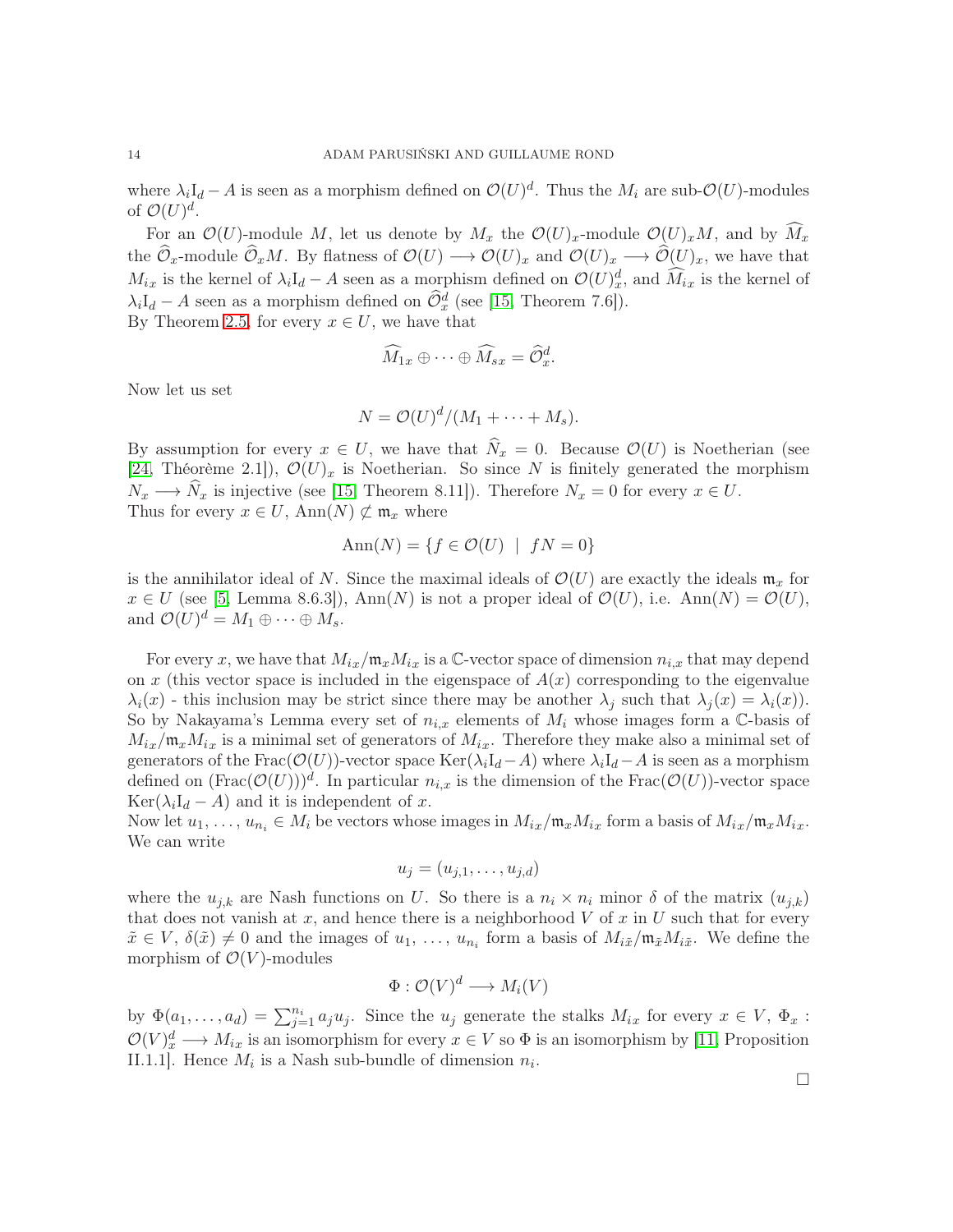#### **REFERENCES**

- <span id="page-14-17"></span><span id="page-14-13"></span>[1] S. Basu, R. Pollack, and M.-F. Roy, Algorithms in real algebraic geometry, vol. 10 of Algorithms and Computation in Mathematics, Springer-Verlag, Berlin, second ed., 2006.
- <span id="page-14-21"></span>[2] E. Bierstone, P. Milman, Uniformization of analytic spaces, J. Amer. Math. Soc., 2, (1989), no. 4, 801-836.
- [3] E. Bierstone, P. Milman, Canonical desingularization in characteristic zero by blowing up the maximum strata of a local invaraint, Invent. Math., 128, (1997), pp. 207-302.
- <span id="page-14-19"></span>[4] E. Bierstone, P. Milman, Resolution of singularities in Denjoy-Carleman classes, Selecta Math. (N.S.), 10, (2004), no. 1, 1-28.
- <span id="page-14-16"></span>[5] J. Bochnak, M. Coste, M.-F. Roy, Real algebraic geometry, Ergebnisse der Mathematik und ihrer Grenzgebiete (3) [Results in Mathematics and Related Areas (3)], 36. Springer-Verlag, Berlin, 1998.
- <span id="page-14-14"></span>[6] P. M. Cohn, Puiseux's theorem revisited, J. Pure Appl. Algebra, 31, (1984) 1-4; Corrigendum: J. Pure Appl. Algebra, 52, (1988), 197-198.
- <span id="page-14-18"></span>[7] G. E. Forsythe, C. B. Moler, Computer solution of linear algebraic systems. Englewood Cliffs, New Jersey: Prentice-Hall 1967.
- [8] G. H. Golub, C. F. Van Loan, "The Singular Value Decomposition" and "Unitary Matrices." in Matrix Computations, 3rd ed. Baltimore, MD: Johns Hopkins University Press, pp. 70-71 and 73, 1996.
- <span id="page-14-9"></span>[9] V. Grandjean, Re-parameterizing and reducing families of normal operators, Israel Journal of Mathematics, 230, no. 2, (2019), 715-744.
- [10] A. Grothendieck, J. Dieudonné, Éléments de Géométrie Algébrique IV, Quatrième Partie, Publ. Math. IHÉS, 32, (1967).
- <span id="page-14-24"></span><span id="page-14-20"></span>[11] R. Hartshorne, Algebraic Geometry, Graduate Texts in Mathematics, Springer, 1977.
- [12] H. Hironaka, Resolution of singularities of an algebraic variety over a field of characteristic zero I, II, Ann. of Math. (2), **79**, (1964), 109-203; ibid. (2) **79**, (1964), 205-326.
- <span id="page-14-3"></span>[13] T. Kato, Perturbation theory for linear operators, second ed., Grundlehren der Mathematischen Wissenschaften, vol. 132, Springer-Verlag, Berlin, 1976.
- <span id="page-14-4"></span>[14] K. Kurdyka, L. Păunescu, Hyperbolic polynomials and multiparameter real-analytic perturbation theory, Duke Math. J., 141, no. 1, (2008), 123-149.
- <span id="page-14-22"></span><span id="page-14-11"></span>[15] H. Matsumura, Commutative Ring Theory, Cambridge studies in advanced mathematics, 1989.
- [16] A. Parusiński, L. Păunescu, Arc-wise analytic stratification, Whitney fibering conjecture and Zariski equisingularity, Adv. Math., 309, (2017), 254-305.
- <span id="page-14-8"></span><span id="page-14-5"></span>[17] A. Parusiński, G. Rond, The Abhyankar-Jung Theorem, Journal of Algebra, 365, (2012) 29-41.
- [18] A. Rainer, Quasianalytic multiparameter perturbation of polynomials and normal matrices, Trans. Amer. Math. Soc., **363(9)**, (2011), 4945-4977.
- <span id="page-14-7"></span><span id="page-14-6"></span>[19] A. Rainer, Perturbation theory for normal operators, *Trans. Amer. Math. Soc.*, **365(10)**, (2013), 5545-5577.
- [20] A. Rainer, Perturbation of hyperbolic polynomials and related lifting problems, available online [http://www.mat.univie.ac.at/](http://www.mat.univie.ac.at/~armin/publ/roots-lifts.ps)∼armin/publ/roots-lifts.ps
- <span id="page-14-1"></span><span id="page-14-0"></span>[21] F. Rellich, Störungstheorie der Spektralzerlegung, Math. Ann., 113, no. 1, (1937), 600-619.
- <span id="page-14-2"></span>[22] F. Rellich, Störungstheorie der Spektralzerlegung. V, Math. Ann., 118, (1942), 462-484.
- [23] F. Rellich, Perturbation theory of eigenvalue problems, Assisted by J. Berkowitz. With a preface by Jacob T. Schwartz, Gordon and Breach Science Publishers, New York, 1969.
- <span id="page-14-23"></span><span id="page-14-12"></span>[24] J.-J. Risler, Sur l'anneau des fonctions de Nash globales, Ann. Sci. École Norm. Sup.  $(4)$ , 8, no. 3, (1975), 365-378.
- [25] M.-F. Roy, Subdiscriminant of symmetric matrices are sums of squares, Mathematics, Algorithms, Proofs, volume 05021 of Dagstuhl Seminar Proceedings, Internationales Begegnungs und Forschungszentrum für Informatik (IBFI), Schloss Dagstuhl, Germany, (2005).
- <span id="page-14-15"></span><span id="page-14-10"></span>[26] M.A. Zurro, The Abhyankar-Jung theorem revisited, J. Pure Appl. Algebra, 90, (1993), 275-282.
- [27] H. Whitney, Complex Analytic Varieties, Addison-Wesley Publ. Co., Reading, Massachusetts 1972.

E-mail address: adam.parusinski@unice.fr